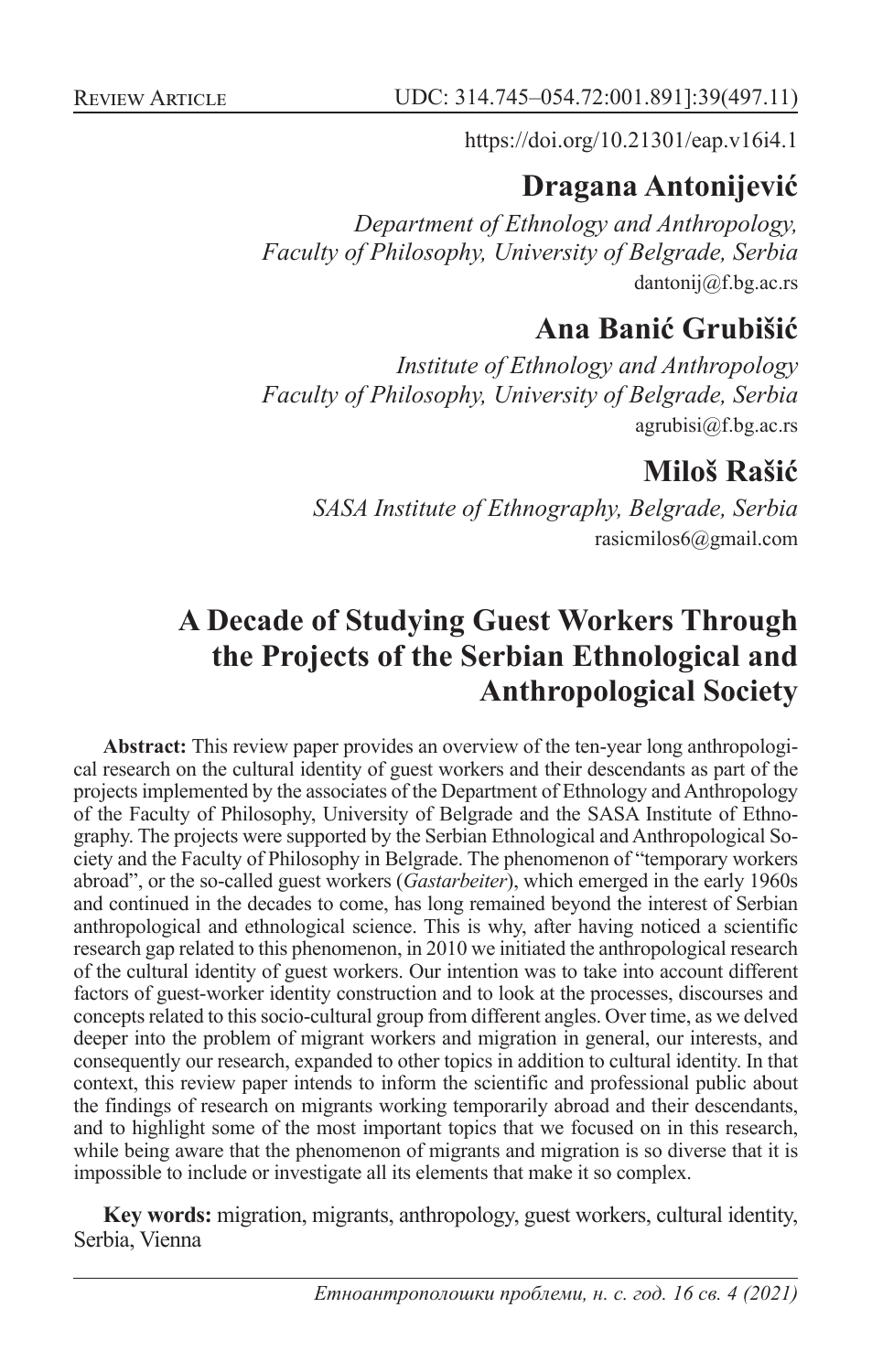#### Introduction – About the Research of Guest Workers

Since the second half of the 20th century, the phenomenon of international migration has been one of the most important research topics in the field of social sciences and humanities, given that population migrations, which occur for various reasons, have become a global and dominant social phenomenon worldwide. Anthropology, for its part, focuses on the issues of cultural and ethnic identity of migrants, on ideological, socio-cultural and value systems that change due to migration, on the issues of diffusion of cultural characteristics, adaptation and acculturation (see Kovačević i Krstić 2011). Anthropology is interested in the questions of who, how and why emigrates; it aims to understand through the ethnography of experience what it means to "be a migrant", the meanings ascribed to it by migrants, how they interpret and constitute their identity, how they make sense of the conditions of their existence, as well as social and cultural changes resulting from convergence of different migrant environments and cultural values (Antonijević 2013, 22). Moreover, by studying the stories of migrants' lives, anthropology has shown the specificity of its research, among other things, "in *giving a voice* to those whose voices were inaudible, and most often those were the voices of migrants and different minorities" (Antonijević 2013, 28).

Since Serbia has been a country of emigration for decades, it is important to stress that migrants and, in general, the Serbian diaspora, which is very ramified and numerous, have been studies for a long time by economists, sociologists and demographers, but also by ethnologists/anthropologists, associates at the Department of Ethnology and Anthropology of the Faculty of Philosophy, University of Belgrade and associates of the SASA Institute of Ethnography. The phenomenon of going abroad to live and work, forever or for a certain time, has lasted for decades, in various phases and with various waves of emigration, by using legal and illegal means and ways, leaving significant consequences in the country in socio-economic, cultural and demographic aspects.

However, the phenomenon of "temporary workers abroad", or the so-called guest workers (Gastarbeiter), which emerged in the early 1960s, has long remained beyond the interest of Serbian anthropological and ethnological science, *inter alia*. Silva Mežnarić stated that "Yugoslav sociology did not deal with migration issues until the 1970s, surprised and taken aback by the appearance of guest workers and the mass departure of semi-urbanised population to post-industrial societies", which "brought guest workers into an ideological and value gap, stressing the problem of their identity." (Mežnarić 1985, 77)<sup>1</sup>. In the

<sup>1</sup> The Institute for Migration and Ethnic Studies in Zagreb, founded in 1984 in the former Yugoslavia, was the the first one that started to deal with various forms of migration more systematically.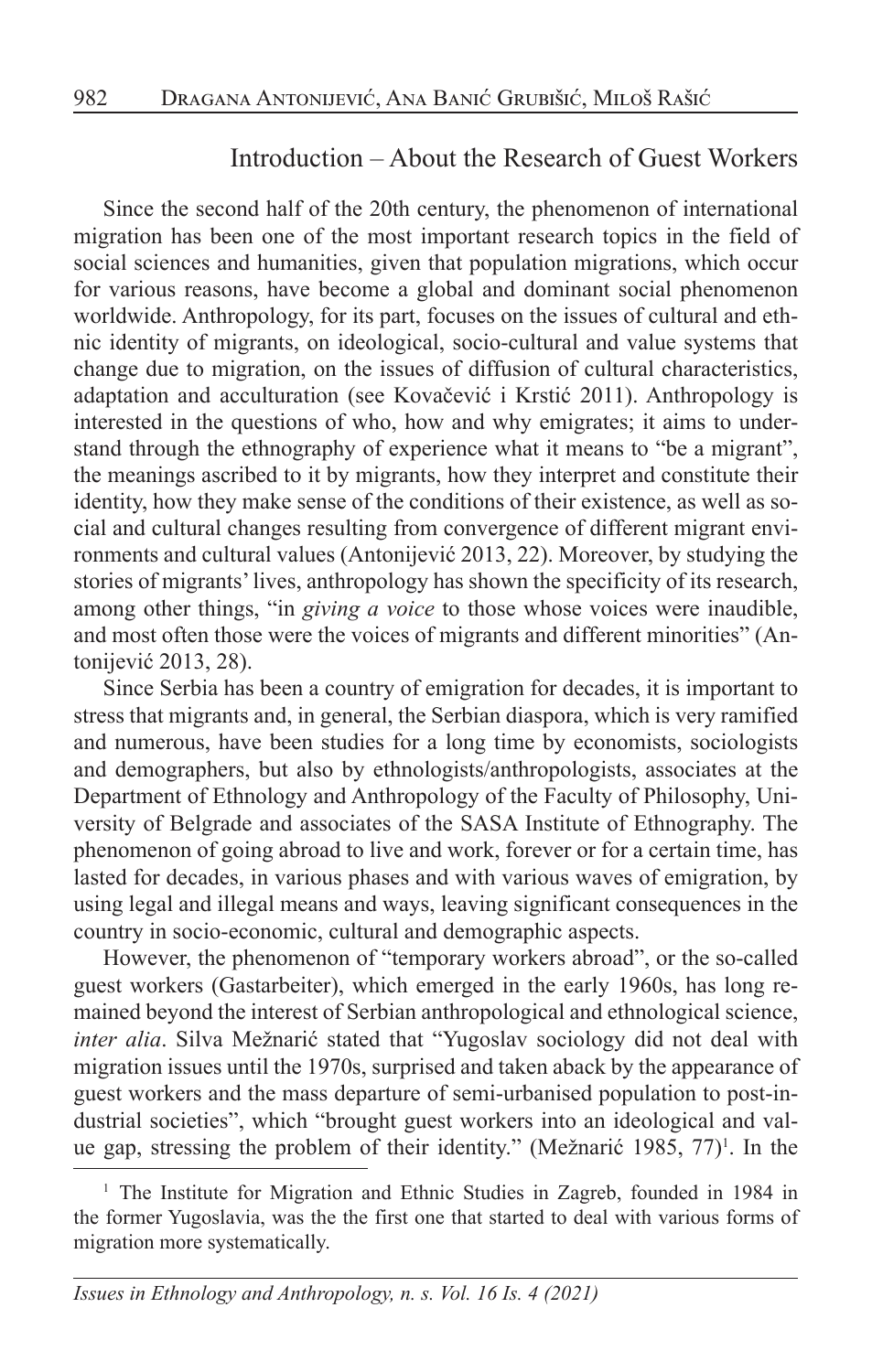former Yugoslavia, guest workers were a group relatively scarcely discussed, most often in a pejorative sense (see Marković 2005, 2009; Antonijević 2011a). However, according to historian Predrag Marković, "Serbian ethnology and anthropology, as well as social and cultural history, have avoided this fascinating topic", although the impact of guest workers on Serbian villages "should have been noticed long time ago" (Marković 2009, 10).

This is why, after having noticed a scientific research gap related to this phenomenon in Serbia, in 2010 we initiated the anthropological research of the cultural identity of guest workers. There were some sporadic research studies of guest workers, their lifestyle and influence on the transformed rural culture earlier in Serbian ethnology, <sup>2</sup> but their number was certainly insufficient and the phenomenon was not researched systematically, due to which Ivan Kovačević and Marija Krstić, associates on our projects, concluded in their paper "that a thorough anthropological study of guest workers is yet ahead of us" (see Kovačević i Krstić 2011, 976). Our intention was to take into account different factors of guest-worker identity construction and to analyse from different angles the processes, discourses and concepts related to this socio-cultural heterogenous group, which has an awareness of itself and its status and which other people in the home country and the country of immigration perceive as specific (see Antonijević 2011b; Antonijević 2012).

Over time, as we delved deeper into the problem of migrant workers and migration in general, met different interlocutors, learned from them about, and then noticed, different aspects of life in immigration, our interests, and consequently our research, expanded to other topics in addition to cultural identity. In recent years, we have also started to research the identities and aspects of the integration of guest workers' descendants – the third and fourth generations of emigrants, who are today administratively designated as persons "of migrant origin".

In that context, this review paper intends to provide an overview of our tenyear research and inform the scientific and professional public about the findings of research on migrants working temporarily abroad and their descendants, to highlight some of the most important topics that we focused on in this research and will continue to study, while being aware that the phenomenon of migrants and migration is so diverse that it is impossible to include or investigate all its elements that make it so complex.

<sup>&</sup>lt;sup>2</sup> Studying the Yugoslav guest workers in Serbia and Denmark in 1973, the Danish anthropologist Carl Ulrik Schierup was among the first to point out the modernising influence of guest workers on Serbian villages (see Schierup 1973). We also want to highlight the earlier study of the Serbian colleagues Dobrila Bratić and Miroslava Malešević on the luxurious and richly furnished houses of guest workers in Serbia (see Bratić i Malešević 1982).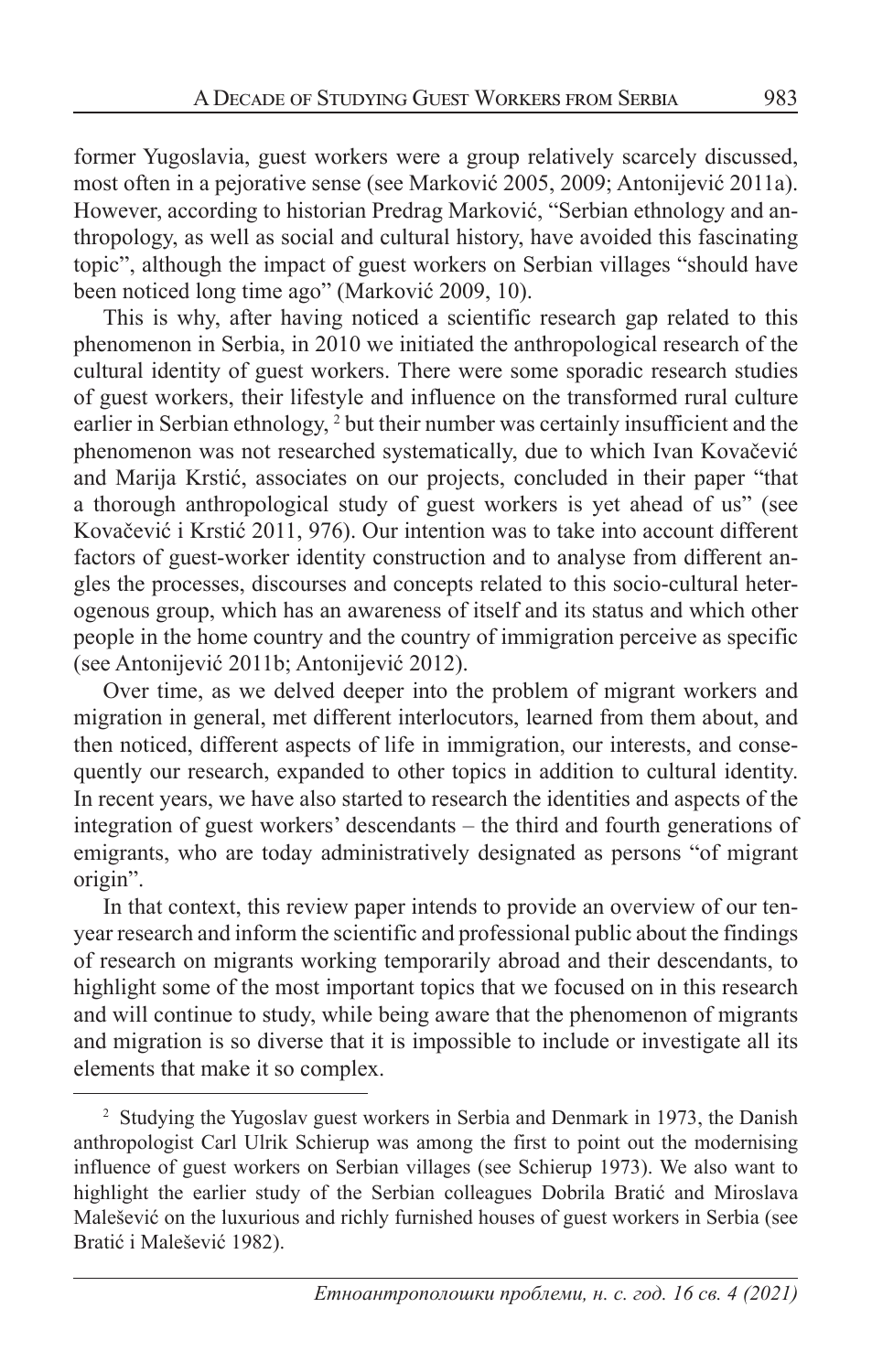Although Nenad Popović wrote in his essay entitled "The World in the Shadows" (Popović 2008) that "gastarbeiter is a man without a story", studying the life stories of guest workers, we have realised that this is not the case.

## Projects, Research Methodology and Findings

Over the past ten years, we have conducted research studies through seven projects. Only the first project lasted two years (2010–2012) and was implemented through the Faculty of Philosophy, University of Belgrade, while the timeframe of other six projects was one year and they were implemented through the Serbian Ethnological and Anthropological Society.

The projects were financed by the Republic of Serbia's Ministry of Culture and Information and the Ministry of Foreign Affairs – Directorate for Cooperation with the Diaspora and Serbs in the Region.<sup>3</sup>

The list of implemented projects:

- 2010–2012: "*Neither there nor here* cultural heritage and identity of the guest-worker population", Ministry of Culture and Information of the Republic of Serbia
- 2014: "The culture of memory as intangible cultural heritage of migrants: Ambivalent nostalgia in the cultural heritage and identity of guest workers", Ministry of Culture and Information of the Republic of Serbia
- 2016: "Presentation of the civic and traditional cultural heritage of the association of Serbs in Vienna and the issue of their integration", Ministry of Foreign Affairs – Directorate for Cooperation with the Diaspora and Serbs in the Region
- 2017: "Intangible cultural heritage in cultural-artistic societies and cultural-educational associations in Serbia and the diaspora – education and presentation", Ministry of Culture and Information of the Republic of Serbia
- 2019: "Research of knowledge and preservation of intangible cultural heritage among youth in Serbia and the diaspora", Ministry of Culture and Information of the Republic of Serbia
- 2019: "Attitude towards identity: research on the status of the third and fourth generations of Serbian migrants in Vienna", Ministry of Foreign Affairs – Directorate for Cooperation with the Diaspora and Serbs in the Region

<sup>&</sup>lt;sup>3</sup> The research findings were also an integral part of the project financed by the Ministry of Education, Science and Technological Development of the Republic of Serbia: "Anthropological Study of Serbia – From Cultural Heritage to Modern Society" (no. 177035); "Identity Policies of the European Union: Adaptation and Application in the Republic of Serbia" (no. 177017), both projects from the Department of Ethnology and Anthropology of the Faculty of Philosophy in Belgrade and "Multiethnicity, Multiculturalism, Migration – Contemporary Processes" (no. 177027), a project of the SASA Institute of Ethnography.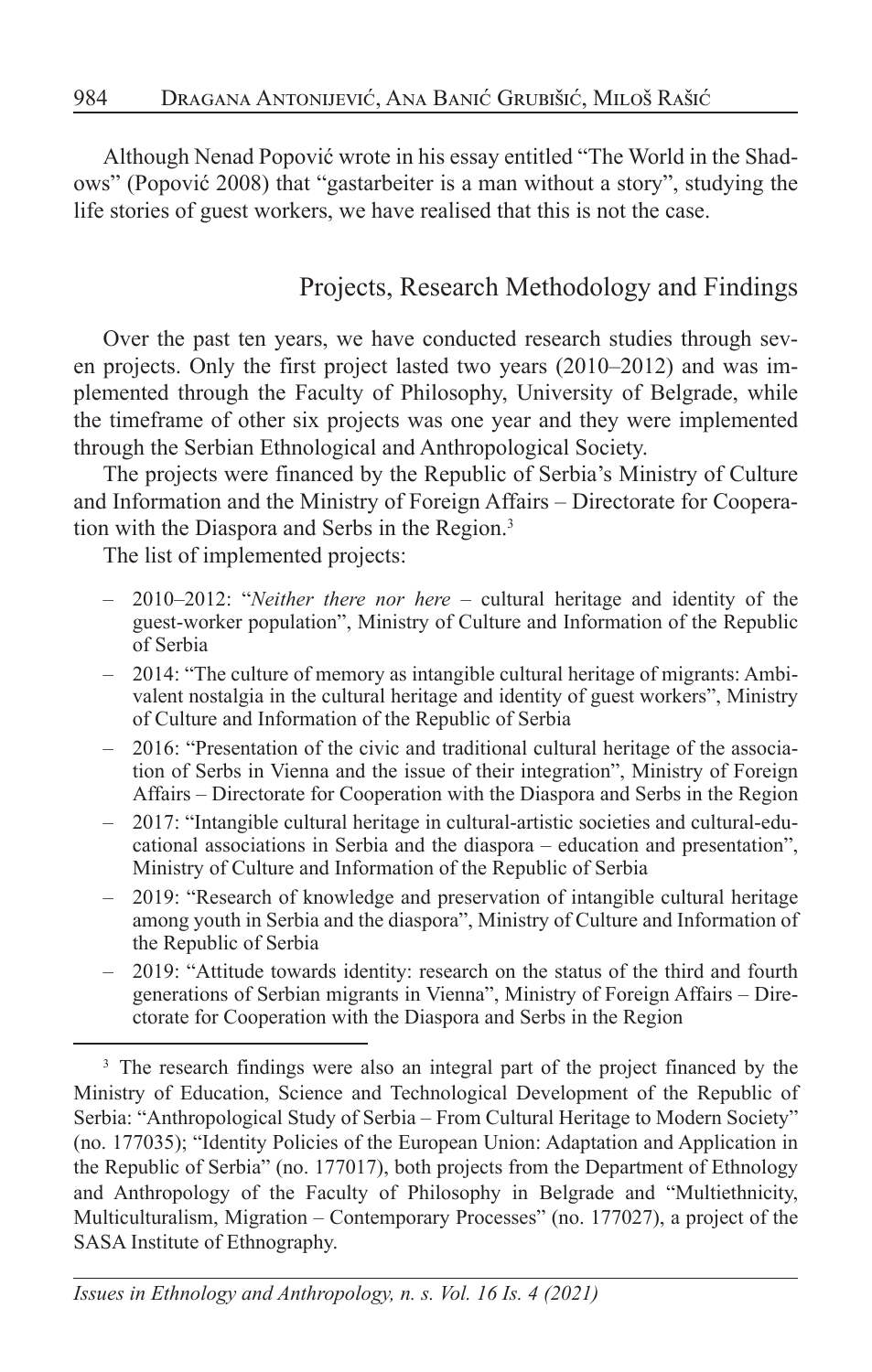– 2020: "Aspects of integration of the third and fourth generations of Serbian migrants in Austria", Ministry of Foreign Affairs – Directorate for Cooperation with the Diaspora and Serbs in the Region.

The manager of all projects was Prof. Dragana Antonijević, PhD, from the Department of Ethnology and Anthropology, Faculty of Philosophy, University of Belgrade, while associates in different project phases were: Prof. Ivan Kovačević, PhD, from the Department of Ethnology and Anthropology, Faculty of Philosophy, University of Belgrade; Ana Banić-Grubišić, PhD; Marija Brujić (nee Krstić), PhD and Ljubica Milosavljević, PhD, from the Institute of Ethnology and Anthropology, Faculty of Philosophy, University of Belgrade; and Miloš Rašić, PhD, from the SASA Institute of Ethnography.

The ethnographic field research in Serbia was conducted mainly in the area of Eastern Serbia from where a large number of inhabitants have been leaving to work abroad. The research was conducted in the villages near Kučevo, Rabrovo, Veliko Gradište and Knjaževac. On the other hand, each project also included field research in Vienna, since it is the city with the largest number of labour migrants from Serbia.4 A part of the field research was conducted by the thirdyear ethnology and anthropology students as part of their mandatory summer practice in 2011 in Knjaževac and its surroundings. During all field research activities, we had the help and support of local residents, colleagues, friends and acquaintances, without special appointment, whom we thank on this occasion.

In theoretical terms, we used the microlevel approach to analyse personal choices, experiences, motives and migrant strategies, as well as the mesolevel approach to analyse socio-economic and cultural links and relationships, based on life stories and testimonies of guest workers, their descendants and other emigrants<sup>5</sup>. We relied on the opinion of Caroline Brettell and James Hollifield, who, considering the possibility of connecting multidisciplinary studies of migration and migrants, highlight the specifics of the anthropological microlevel

<sup>5</sup> A more detailed explanation of the applied theoretical-methodological approach in Antonijević 2013.

<sup>&</sup>lt;sup>4</sup> The 2020 Report on Migration shows that Austria has 17.1 percent of foreigners in the total population. The most numerous among them are Germans, followed by Romanians, Serbs and Turks. The number of people with Serbian citizenship living in Austria is 122,116 and they are the third largest group. Source: https://www.rts.rs/ page/rts/sr/Dijaspora/story/1518/vesti/4410622/srbi-treci-po-brojnosti-u-becu.html. However, in 2019 the citizens originating from Serbia constituted the second largest group after Germans (see https://www.rts.rs/page/stories/sr/story/11/region/3420368/ nemci-i-srbi-najbrojniji-stranci-u-austriji.html), while according to the 2011 Eurostat report "Migrants in Europe", citizens originating from Serbia and Montenegro were the largest immigrant group in Austria (see http://www.euractiv.rs/eu-i-zapadnibalkan/3252-najvise-srba-imigranata-u-austriji, published on 8 December 2011).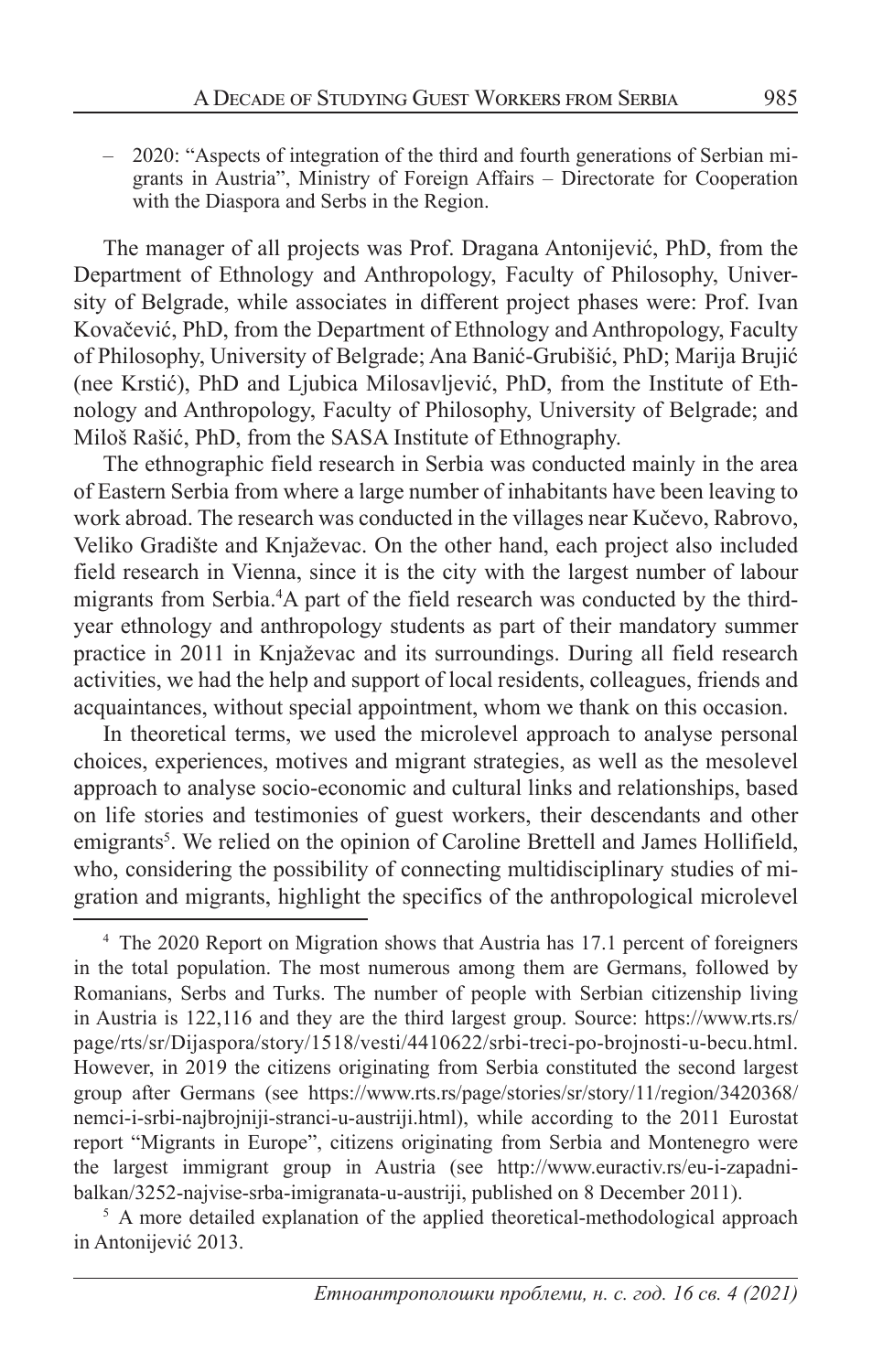or bottom-up approach, focusing on individual and group experiences of migrants and their families (Brettel and Hollifiled 2000, 2). The individual is a unit of analysis, and the life stories and statements of individuals have motivated us to learn about the general process of migration, going beyond the abstraction of migration theories and understanding the process from an insider perspective. Finally, studying personal stories, as Caroline Brettell writes, helps us understand to what extent migrants are free actors in shaping their destinies and to what extent they are just "pawns" who respond to the pressure and constraints placed upon them by society (Brettell 2003, 23–26). Other materials were also used in the analysis: print media, websites of cultural associations in the diaspora, websites of various institutions dealing with migration, individual blogs of migrants, online editions of diaspora magazines, literary fiction, essays, photographs, film and documentary material, etc.

The research methodology included in-depth semi-structured interviews and unstructured conversations with research subjects, as well as participatory observation. During the last two project years, 2019 and 2020, we applied the technique of non-probability sampling<sup>6</sup> by using open-ended questionnaires. The reasons for such an approach were twofold.

First, in a project in which we researched the level of knowledge about intangible cultural heritage (ICH) among the youth from Serbia and the diaspora, taking into consideration the specific characteristics of the research problem, the open-ended questionnaire emerged as the best solution, allowing us to compare their answers and to conduct a quantitative and qualitative analysis (see Antonijević, Rašić i Banić Grubišić 2020). We decided to use the method of convenience sampling based on purposive or judgmental sampling (Taherdoost 2016, 22–23; see https://www.questionpro.com/blog/types-of-sampling-for-social-research/). This type of non-random sampling means that the researcher, based on his or her judgment and assessment, influences the selection of sample elements from the basic group of population, and that sample consisted of the members of selected cultural and artistic societies in Serbia and the diaspora.

The work on the projects in which we researched the identity and aspects of the integration of the third and fourth generations of migrants in Vienna (see Antonijević i Rašić *in press*), was conditioned by the COVID-19 pandemic that led to quarantine, which prevented us from going to the field. It was also conditioned by the type of questions asked. We created an online survey consisting of 70 questions with the help of Google Forms (available at: https://forms.gle/ kAswgMsd4Pdr7mfGA). We interviewed young people living in Vienna, with a migrant origin in Serbia. We used the snowball sampling method, which is

<sup>&</sup>lt;sup>6</sup> It is important to stress that in research conducted using non-probability sampling, scientific hypotheses are presented after research (v.https://www.questionpro.com/blog/ types-of-sampling-for-social-research/).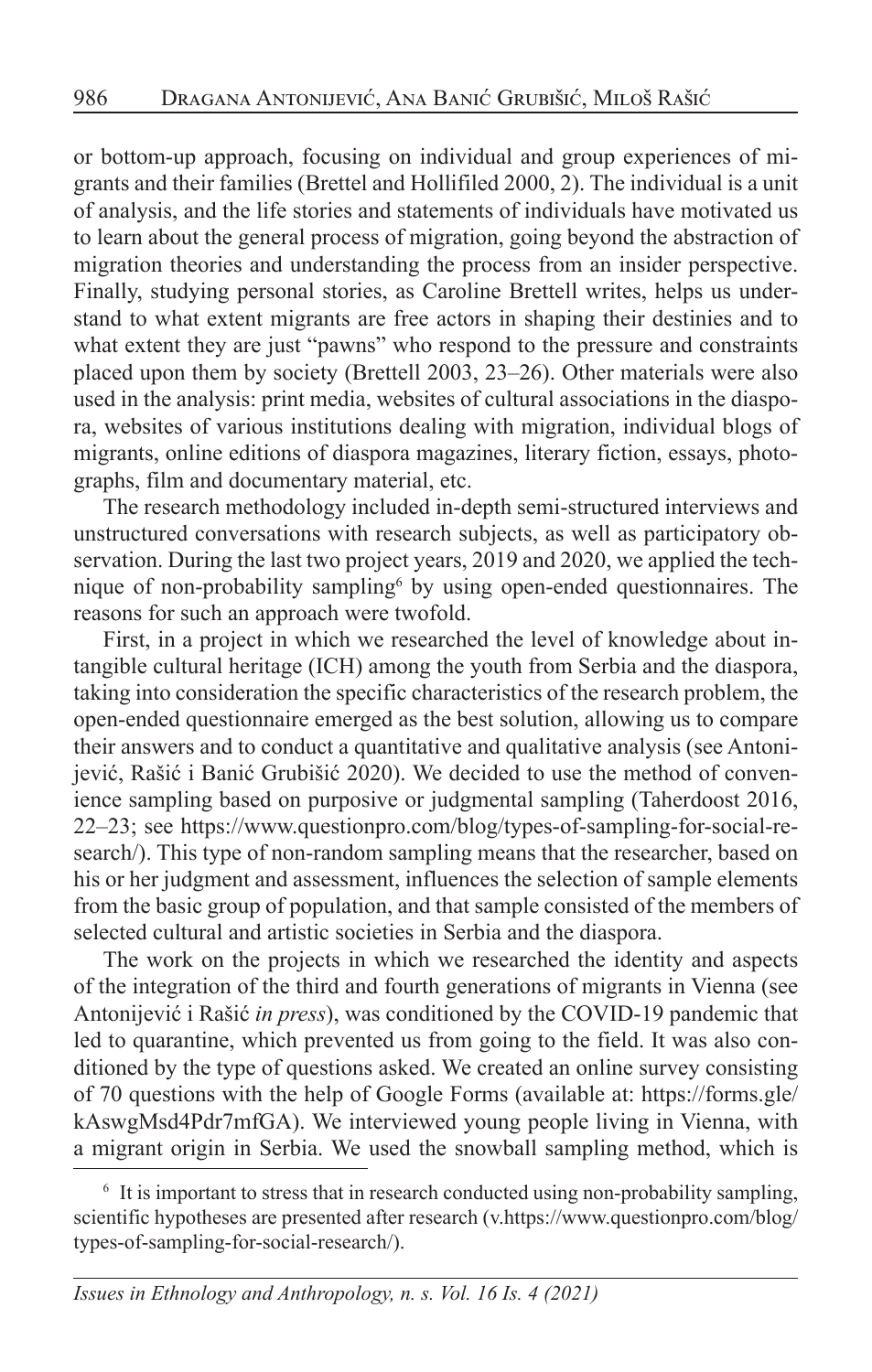applied in qualitative research in situations where it is difficult to reach subjects, so the first few known contacts are engaged to give referrals, thus expanding the chain of informants (Naderifar, Goli and Ghaljaie 2017; see https://www. questionpro.com/blog/snowball-sampling/).

The research findings of project associates have been published in a series of articles in various scientific journals, to which we shall refer, as necessary, in the following thematic sections. Based on the project findings, the following was published: the book authored by Dragana Antonijević and entitled "Stranger Here, Stranger There. Anthropological Research of the Cultural Identity of Guest Workers" (Antonijević 2013), and the defended doctoral dissertation of Miloš Rašić "Institutional Construction and Presentation of Identity in Serbian Clubs in Vienna" (Rašić 2020). The project associates participated in domestic and international conferences with statements and papers on the project topics (Antonijević 2011b; Antonijević 2012; Banić Grubišić i Krstić 2011; Kovačević i Antonijević 2018; Rašić 2021c).

At this point, we want to highlight some journals in which we published our works related to migration issues. The journal *Etnoantropološki problemi / Issues in Ethnology and Anthropology* Vol. 6, Is. 4, 2011 focused on the topic "Guest Workers in an Anthropological Perspective" (Antonijević 2011a; Antonijević, Banić Grubišić i Krstić 2011; Banić Grubišić 2011; Kovačević i Krstić 2011). The topic of *Etnoantropološki problemi / Issues in Ethnology and Anthropology*, Vol. 15, Is. 1, 2020 was "Migrants and Literature", and two papers on immigrant literature, referring to the project research findings, were published (Antonijević 2020; Banić Grubišić 2020). As part of the topic "Research of Migration" in the *Bulletin of the SASA Institute of Ethnography*, a paper on the old age of guest workers was published (Antonijević i Milosavljević 2016), along with a paper on the guest worker amateur theatrical troupe in Vienna and its plays (Antonijević i Rašić 2018).

One section of the book by Marija Brujić "Cultural Representations of the European Union and Serbian EU Integration among the Serbian Diaspora in Graz" (Brujić 2018) is based on her research conducted as part of our project in 2010–2012. Two workshops were held with the ethnology and anthropology students at the Faculty of Philosophy in Belgrade: Ana Banić Grubišić and Marija Krstić in 2011 held the workshop "Guest workers – What do we know about them?" (Banić Grubišić i Krstić 2011), and in 2019 Ana Banić Grubišić and Miloš Rašić presented the research findings about the knowledge of intangible cultural heritage by the youth in Serbia and the diaspora at the event "A Weekend of Intangible Cultural Heritage at the Faculty of Philosophy".

As part of our project, in 2017 the Austrian Cultural Forum at the Embassy of the Republic of Austria in Belgrade financed the arrival Gordana Ilić Marković, PhD, a lecturer at the Department of Slavic Studies of the University of Vienna,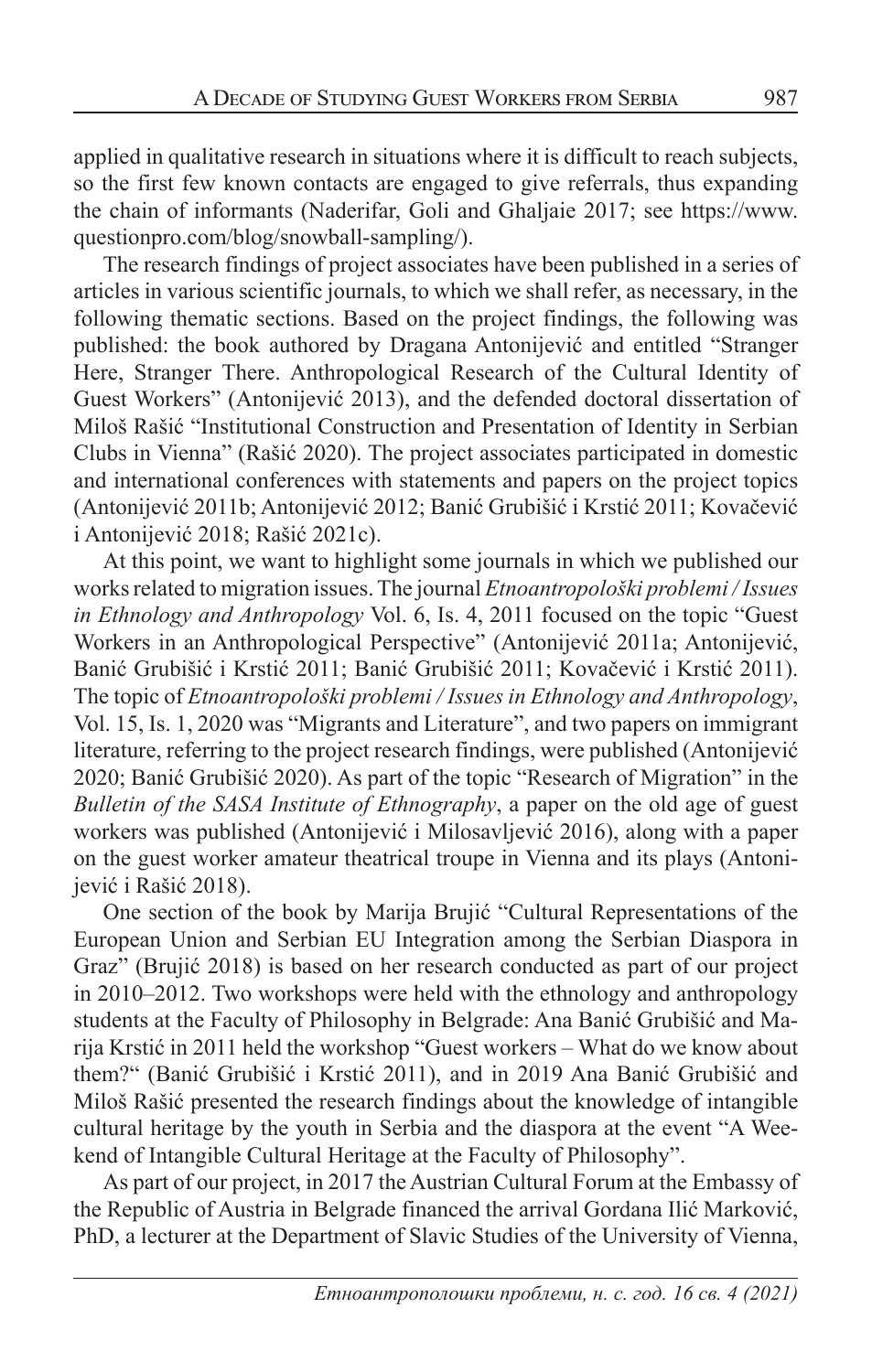who gave a presentation at the Anthropological Agora, an event organised by the Institute of Ethnology and Anthropology of the Faculty of Philosophy in Belgrade, entitled "In the vortex of linguistics – facts and prejudices about the linguistic expression of migrants from Serbia in Austria."

#### Research Topics

#### *About the Term "Guest Worker" (Gastarbeiter)*

Theoretical considerations, as well as our field research performed as part of the implemented projects, were focused on a significant problem of how to approach and define different categories of workers working abroad, i.e. in which cases to use the term "guest worker" in relation to different emigrant waves and migrant generations (Antonijević 2011; Kovačević i Krstić 2011; Krstić 2011; Antonijević 2012; Antonijević 2013; Brujić 2015).

In literature, the definition of the term "guest worker" (*Gastarbeiter*) is usually based on the temporality of residence as a key characteristic, which is also referred to in the etymological meaning of the German word Gastarbeiter – guest worker. The phenomenon emerged in the mid-1950s when, due to the post-war demand for cheap labour in Western Europe, and especially in Germany and Austria, a mass of poor people, predominantly from the rural areas of southern and south-eastern Europe, started to migrate for economic reasons to contribute not only to the well-being and building of their countries, but also to improve their own standard and life, by working temporarily in Western European countries. At that time, Yugoslavia was the only communist country that, in the mid-1960s, allowed its unskilled and low-skilled workers to go to "capitalist" countries to "get employed privately". However, the receiving countries did not want or intend to permanently employ these workers. They were seen as a temporary phenomenon, which is why the term "guest worker" was coined, although many pointed to the meaninglessness of the coined word, i.e. of referring to a guest who works somewhere and for someone (see Teraoka 1987, 83).

When we started our projects, we had in mind exactly the first generation of "temporary workers abroad" referred to as "guest workers". Dragana Antonijević thought that we should think about the conceptualization of the term "guest worker" and its determination in terms of category, and not only about its definition. In other words, the conceptualization of this term should start from its broader semantic content, which, on the one hand, is conditioned by the etymological origin of the word, and on the other hand, by the socio-economic, political-historical and ideological context (Antonijević 2011a, 1013).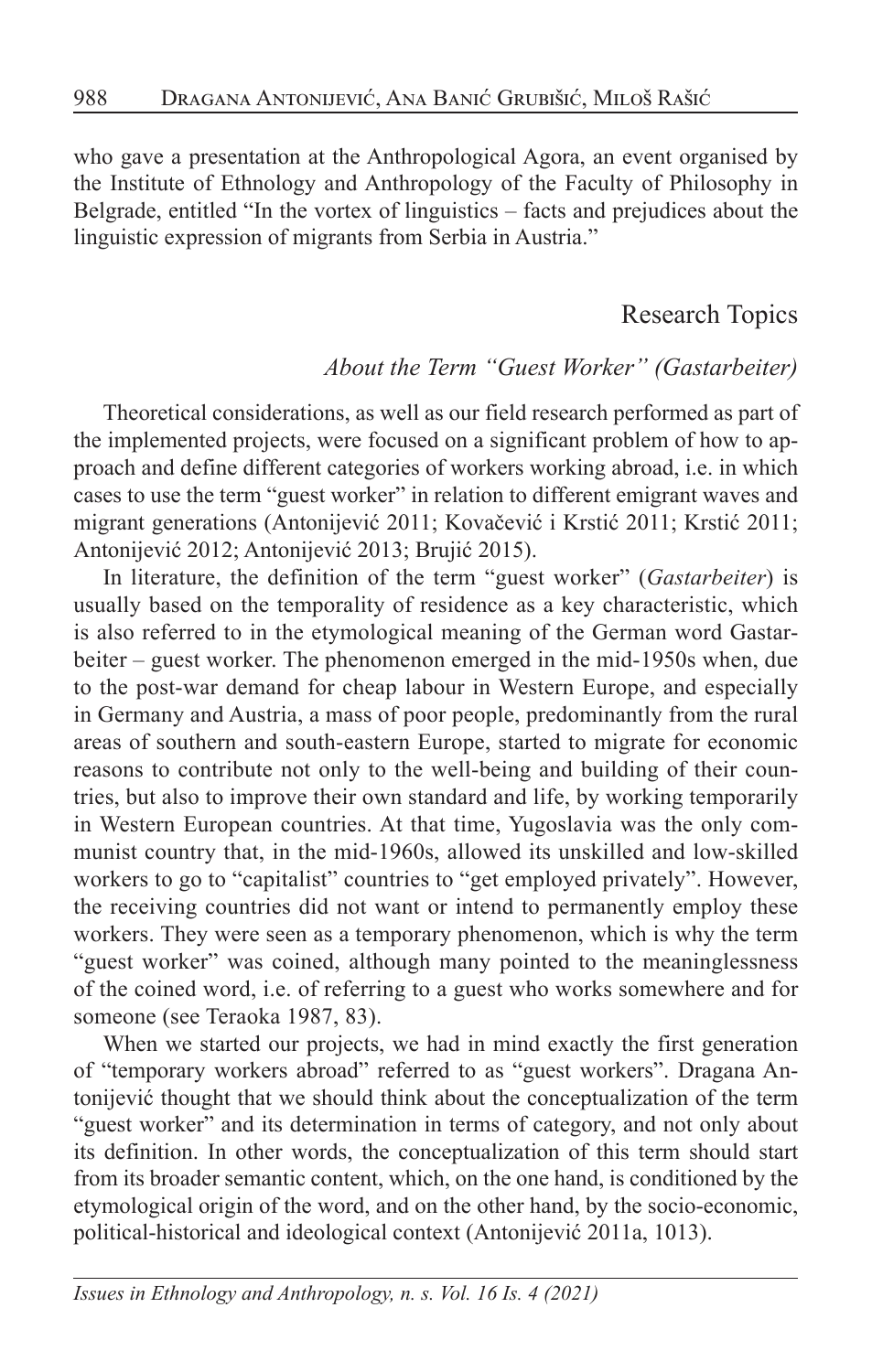However, in public discourse and colloquial speech, their descendants were often called guest workers, although the term could certainly not refer to them (see Ivanović 2012, 27). Today, the literature largely discusses the characteristics of the descendants of guest workers, and we are already referring to 1.5 and 2.5 generations of migrants, depending on whether the children of guest workers were born in the country of origin and later joined their parents abroad, or one parent is, for example, from the first and another from the second generation of guest workers (see King and Christou 2010). However, it is important to mention that the generations of descendants were socialised "within certain value systems and lifestyles of their parents or other ancestors – guest workers", which had an overall impact on the construction of their cultural identity (Rašić 2020, 3).

On the other hand, low-skilled workforce, much needed for hard manual labour, arrived in Western European countries in various waves until the mid-1980s and even later, although in 1973 those countries publicly proclaimed that they ceased to import labour. As Stephen Castles rightly notes, the belief of European governments that Western European countries would not need lowskilled migrant workers for a long time has turned out to be wrong (see Castles 2006).7 Workers continued to arrive and bring their families as workforce, and we believe that in that context we can talk about the first and second, and perhaps even the third "generation" of guest workers or temporary migrant workers, taking into consideration the semantic determination of the term, and not the age dimension of generations.

Over time, the term "guest worker" became unpopular and obsolete. In the German-speaking areas, the word was used until the moment when the authorities in Germany and Austria realised that the temporary residence of guest workers had become permanent, as many of them had acquired citizenship and reunited with their family members who had lived in the country of origin. Therefore, in the German-speaking world, migrant workers from Southern, South-Eastern and Eastern Europe today in everyday speech are referred to as "Fremdarbeiter" (foreigner-worker) or just "Ausländer" (foreigner), which is also seen as humiliating. The term "people with a migrant background" ("die Leute mit dem Migrationshintergrund") has been used since recently, and defines not only the first generation of the descendants of guest workers, but also all those with at

<sup>&</sup>lt;sup>7</sup> The consequence of the increased size of highly-skilled workforce, the falling birth rate and the declining work-capable population is a renewed need for low-skilled workers who would be employed in construction, agriculture, hospitality industry, cleaning and similar jobs. Therefore, the old guest worker "resurrected" but in a new form, especially through the concept of "circular migration" and the project "Temporary Migrant Worker Programs", which again sought to import foreign workers without them settling permanently in Western Europe (see Castles 2006; Medica 2010).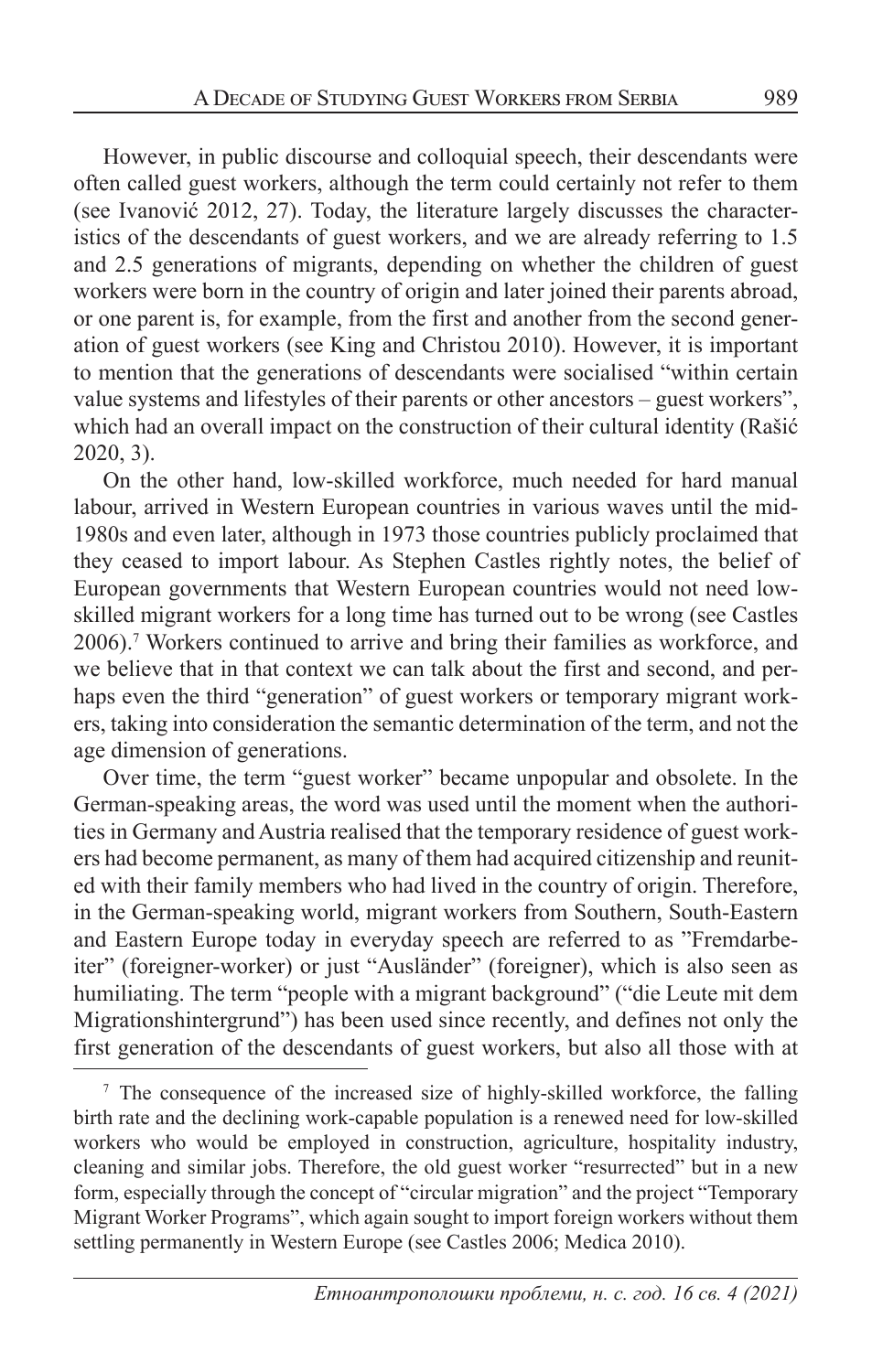least one parent who is not of Western European origin, regardless of whether these migrants acquired citizenship of the country of immigration (see Antonijević 2012, 26–27; Brujić 2015, 38; Ivanović 2012, 26).

Therefore, although the term "guest worker" has become obsolete and has been replaced by some other "politically correct" terms over time, we have insisted on its analytical suitability in our projects. We were fully aware of the frequent pejorative connotations of this term, but also of the fact that it is still used colloquially in everyday speech in Serbia (Antonijević 2012, 24). Dragana Antonijević considers that this term deeply ingrained in the Serbian language is "much more than Serbian irony and German discomfort: the expression itself is a paradox that has forever marked hundreds of thousands of people, acquiring, in the meantime, various connotations that have exceeded the historical significance of that notion from the period when the 'guest worker' phenomenon emerged" (Antonijević 2020, 64).

We have particularly considered the term "guest worker" in relation to the umbrella term "diaspora". In this regard, there is no consensus in the literature on migration, or in colloquial speech and public political discourse, on an appropriate and sufficiently comprehensive term that would encompass diverse categories of temporary and permanent migrants. As stated by Kovačević and Krstić (2011), the term "diaspora" shows to be analytically useless since it includes various groups of people who changed their place of residence for various reasons and left their home country to work and live abroad:

All of them have become a diaspora with the basic characteristic of belonging to "us" and being located "somewhere there" – emigrants who have been citizens of other countries for a long time; political emigrants after the Second World War; national minorities in the neighbouring countries; "temporary workers abroad"; the second wave of political and economic emigration during the wars in the former Yugoslavia; the first or the second generation of temporary workers' children; and refugees. (Kovačević i Krstić 2011, 974)

## *Socio-Cultural Identity of Guest Workers: Perception and Self-perception*

In our research, we started from the following questions that needed to be answered:

- a) On what basis is the identity of "being a guest worker" conceptualized?
- b) From whose perspective is this conceptualization performed?
- c) Which parameters influence the formation of the identity of a "guest worker"?
- d) In what ways is that identity presented?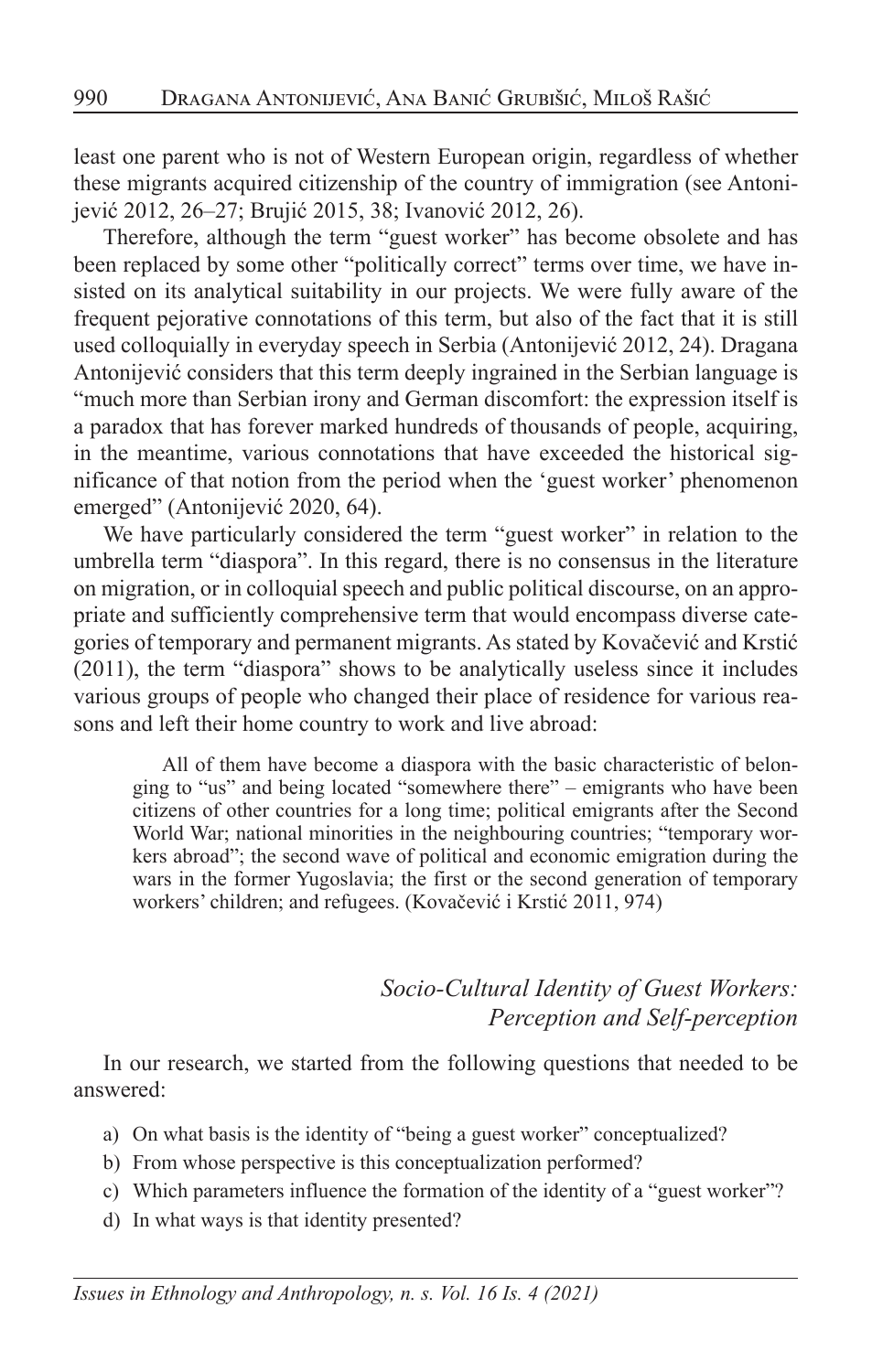During the 1960s and 1970s, the basis for the cognitive conceptualization of the term "guest worker" was established on the following premises (see Antonijević 2011a):

- *economic*: poverty and unemployment; guest workers as an obvious indicator of unsuccessful economic reforms in the former SFRY; private employment abroad in contrast to employment in the social and state sector in the SFRY;
- *socio-educational*: unqualified, low education, semi-literacy;
- *ideological*: the capitalist system of the Western European receiving countries in contrast to the communist/socialist system of the former Yugoslavia; communist indoctrination of working emigrants on the one hand and suspicion of their susceptibility to the "hostile" influences of political emigration on the other hand;
- *temporal*: temporary work abroad;
- *territorial*: home country in contrast to host country; villages from which they originated in contrast to urban and industrialised environments in which they found employment abroad.

These factors determined, so to speak, the "personality type" of the guest worker from Serbia (and the former Yugoslavia), who, by going to work abroad, encountered great challenges and changes in life habits and attitudes.

However, due to the aforementioned ideological reasons, the phenomenon of guest workers has long been marginalised in the public of the former Yugoslavia and remained outside the sphere of scientific interest. The Czech historian Ondřej Daniel also observes that guest workers were forgotten in academic papers in the Yugoslav context, although the popular culture that dealt with them provided many facts and testimonies about their lives (Daniel 2007, 283). Over time, the term "guest worker", under the influence of the media and popular culture, gained new cognitive and evaluative connotations in the public realm and in the perception of "the rest of us" about them, which were based on derisive and belittling, and often stereotypical, views according to which guest workers are portrayed as ignorant, simple, "lost souls" in the "big white" world or as "peasant urbanites" and spendthrifts who "like to show off" in the home country (see Antonijević 2011a; Marković 2005, 2009). Such a perception of guest workers influenced the formation of additional elements of conceptualization based on:

- *lifestyle*: mirroring foreign cultural models, kitsch style, petty bourgeoisie;
- *forms of consumption*: excessive in the home country, modest in the country of immigration;
- *material and symbolic manifestation of status and prestige*: investing in unproductive forms of economy and consumption as indicators of newly acquired prosperity, such as showing off with huge and luxurious houses – sometimes of eccentric architecture, desirable car brands (Mercedes as a symbol of success),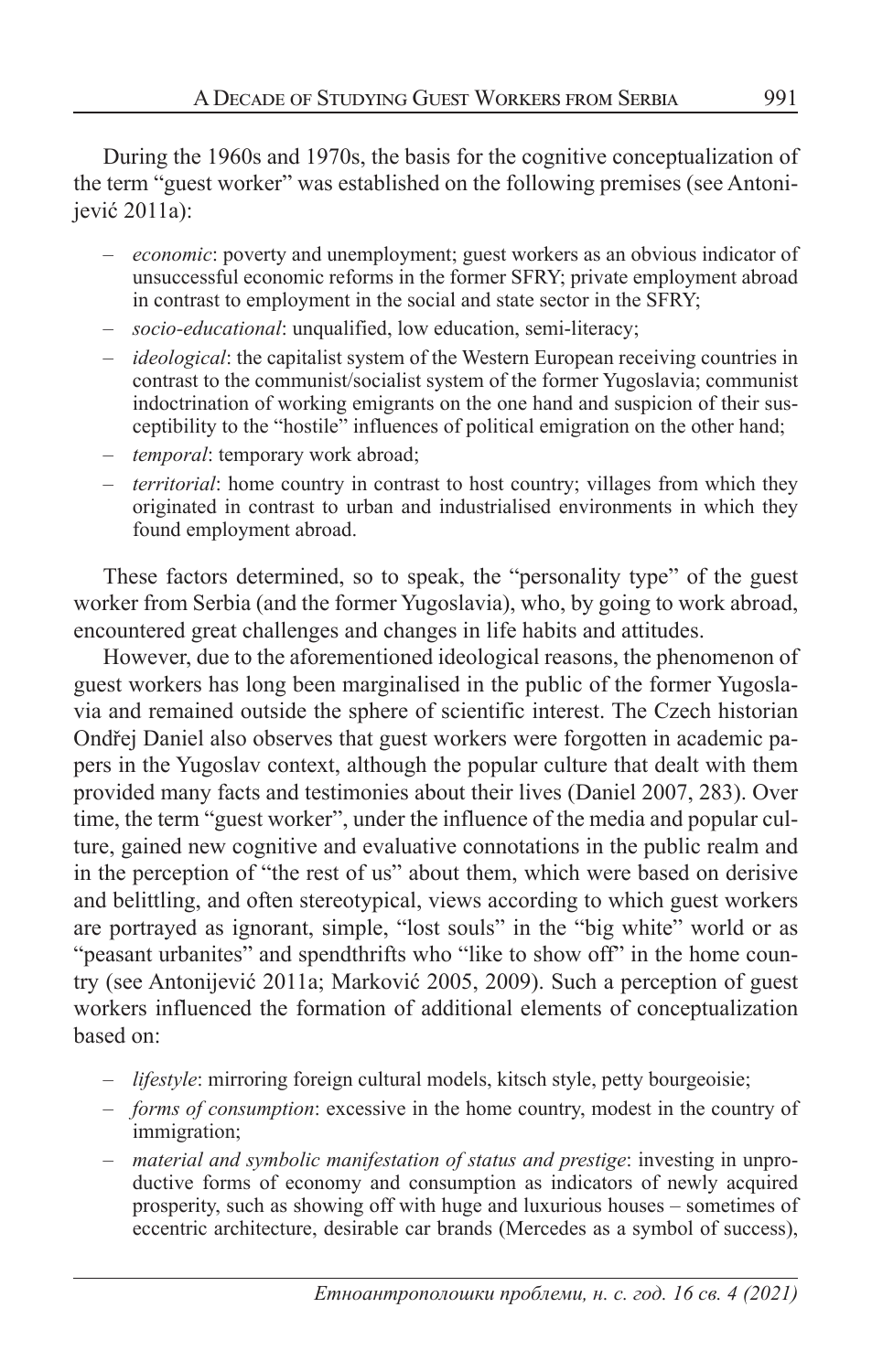glamorous and expensive weddings and baptisms, squandering on popular musicians when they come home on vacation, etc. (see Antonijević 2000; Antonijević 2013, 171–177; cf. Banić Grubišić 2012).

Having this in mind, one part of our analysis focused on the influence of popular culture in documentaries and feature films on the formation of the image of guest workers as wasteful and boastful in front of their relatives and friends at home, but on the other hand, showing the truth about their difficult adjustment to life abroad and concealment of various troubles, torments and problems that they encountered and had to overcome (see Antonijević 2013; Krstić 2013; Brujić 2017). We also analysed the perception of guest workers by their fellow citizens, also emigrants, but also their self-perception, in novels, essays and poetry (Antonijević 2013; Antonijević 2020; Kovačević i Antonijević 2018; Banić Grubišić 2019; Banić Grubišić 2020).

On the other hand, in our research we have focused, in fact, on the *self-perception of guest workers*, on how they think about and present themselves, which in some respects and valorisations certainly differs from how they are viewed and presented by their fellow citizens, either here or abroad (see Antonijević 2011a; Antonijević 2013; Antonijević, Banić Grubišić and Krstić 2011; Banić Grubišić 2011). Based on their statements and life stories, we tried to get an idea of what it meant to "be a guest worker".

The frequently repeated sentences "we are strangers here and strangers there", "I am a guest worker there, I am a guest worker here" influenced our decision to determine their socio-cultural identity as essentially *liminal* – as a cultural and socio-territorial bipolarity characterised by an intimate feeling of not belonging entirely to any community, i.e. belonging neither to the country of origin nor to the country of immigration. Low socio-economic status and poor knowledge of the language of the host country, and consequently weak communicative competence, often kept them outside the social and cultural environment of the country in which they worked and where they constantly felt as foreigners, and on the other hand, many years and even decades of absence from their native country distanced them from their compatriots and events in their home country. If we add the frequent cases of family separation, especially from the children who stayed in the home country<sup>8</sup>, it is clear why they constantly felt incompleteness, marginality and liminality.

<sup>&</sup>lt;sup>8</sup> Grandparents or other close relatives usually took care of children. The years of separation have influenced the alienation of children from their parents and their inability to get better mutual understanding and relationship in later life. Many of our interlocutors, who were children of guest workers, today regret that their parents compensated for their absence with expensive gifts and money, thus replacing daily warmth and closeness.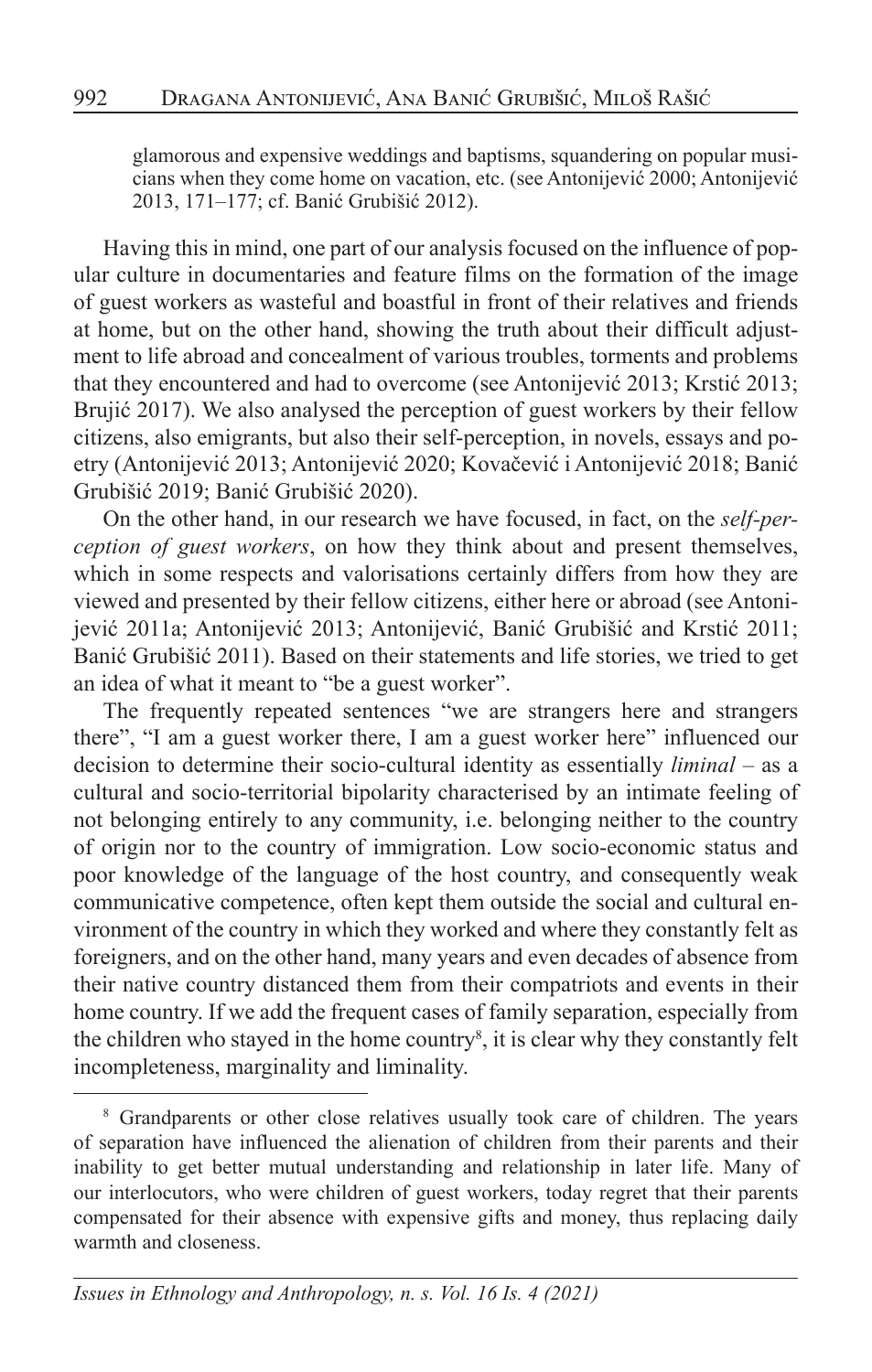We would like to point out another important aspect of the identity of guest workers: their perception of changes in some habits, way of thinking and types of behaviour under the influence of living and working abroad, such as better work habits, values, accuracy, discipline, tidiness, cleanliness, respect for one's own and other people's time, frugality, etc. The positive valorisation of these changes is doubtlessly an important part of their self-consciousness, which makes these persons more objective, and even more critical in assessing the conditions of living both in the home country and in the receiving country.

The third important aspect is cherishing and maintaining ethnic awareness. The need for closeness with compatriots and preservation of ethnic and cultural identity, which they brought from the country of origin, was maintained through socialising and performing activities in the clubs they founded abroad; settling, if possible, in the same cities and even in the same neighbourhoods where they could talk and exchange information with one another almost daily; creating "social capital that migrants, in a foreign environment, desperately need" (see Kohlbacher et al. 2015, 459), and later through going to churches, participating in religious rites and traditional customs, nurturing the language in the family environment, visiting frequently their homeland, etc.

Therefore, we could say that the term "cross-cultural adaptation" (Nishida 1999, 762) can be used for the formation of the identity of our guest workers, which implies a complex process of transforming one's primary socio-cognitive scheme into the cultural scheme of the host country. Due to cross-cultural adaptation through the influence and mixing, accepting and conflicting of different cultural influences to which guest workers were exposed, many authors believe that over time migrants form the so-called *hybrid* or *intercultural identity* (see Pajić 2014).

### *Aspects of Integration of Migrants from Serbia in Austria*

All migrants go through a complex process of socio-cultural adaptation in the countries of immigration, and this process consists of a series of transformations that lead to a gradual but increasing adoption of socio-cultural attitudes, habits and values of the host country, increasing the level of communication skills proportionally to the level of acquired knowledge about the language of the country of immigration (see Nishida 1999). These processes of transformation usually do not have much influence on the awareness of ethnic identity that persists in the third and fourth generations, but almost certainly have influence on socio-cultural identity – changes in behaviour, habits and values of migrants (Antonijević 2013, 96).

According to the definition of social psychologist John Berry, integration is an option that leads to a certain degree of preservation of one's own cultur-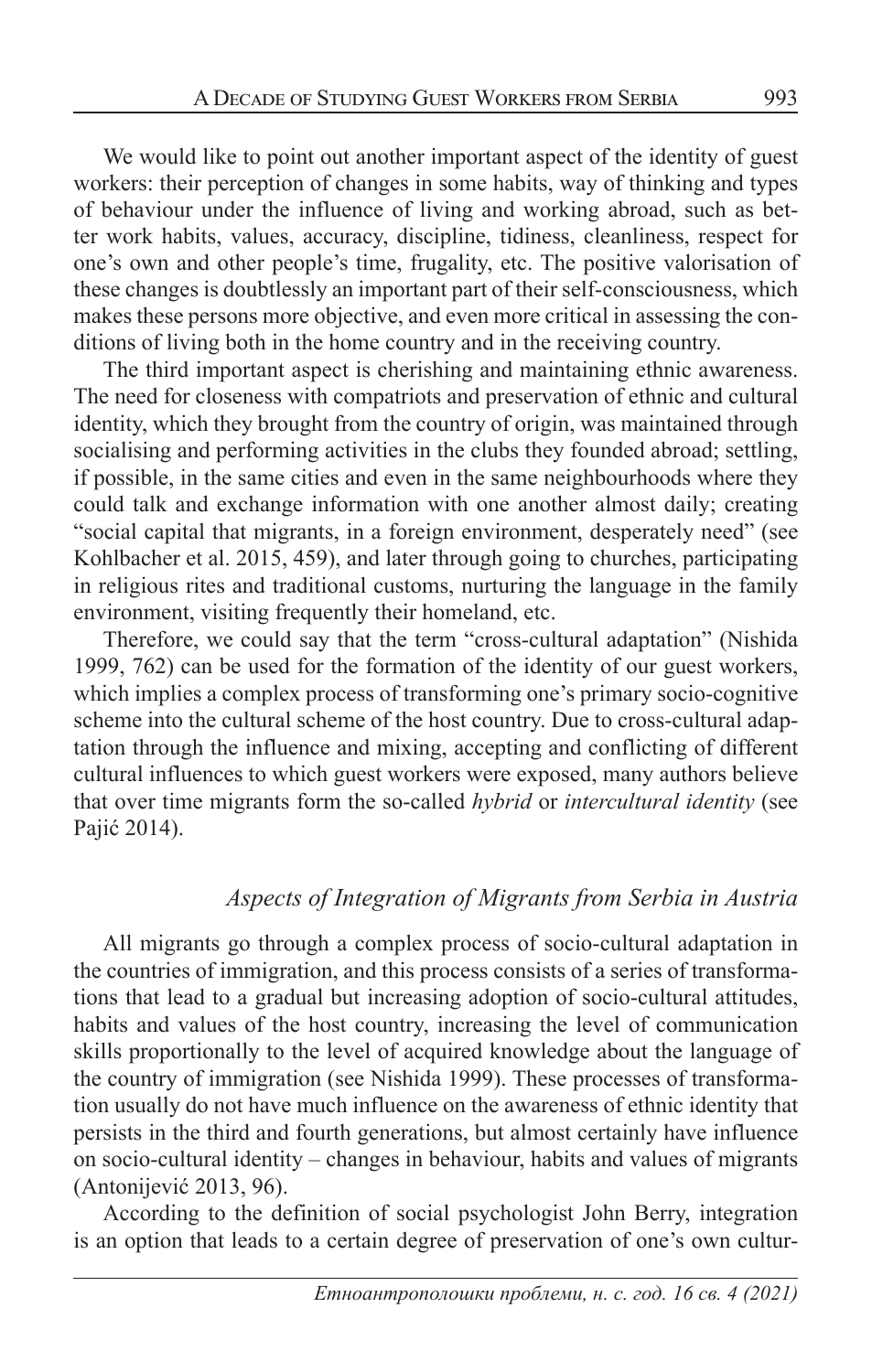al characteristics, primarily language, religion and other ethnic markers, while making efforts, on a daily basis, to become an integral part of the society and culture of the country of immigration. The success of this option also depends on the willingness and readiness of migrants to adapt to their new environment, and above all, to master the language of the new environment, and on the other hand, it depends on the country's immigration policy and the behaviour of its dominant group (see Berry 2001).

The process of adaptation is the most difficult and slowest in case of the first-generation migrants who have emigrated as adults and already formed individuals, maintaining close ties with their country of origin in terms of its habits, customs and value system. Adaptation was particularly difficult for the first generation of guest workers – people with poor education, unskilled, focused on hard physical work, without language skills, with little contact with the population of the host country and with a false hope that their work abroad was temporary (Kovačević i Antonijević 2018, 44).

During the interview, our interlocutors stated that integration for them was adaptation to the society in which they lived, a process of accepting its standards and cultural norms. Our research findings indicate that the first generations of guest workers were only better or worse adapted, and most of them never even wanted to integrate into Austrian society (see Antonijević 2013; Rašić 2020). Members of the first generation "... are not members of that people, they are only residents and users of certain privileges, but they remain on the margins with the feeling and awareness of otherness" (Antonijević 2011a, 1019). The next, second generation is presented in literature as "lost generation", slowly integrated and left to itself, which was subsequently confirmed by our research (see Davidović 1999, 19; Antonijević 2013, 71; Antonijević and Kovačević 2018, 45; Rašić 2020, 25–28). The third and subsequent generations of the descendants of migrants can actually be considered integrated because their socialisation, i.e. inclusion in the socio-cultural system, begins from their early childhood – they were born in Austria, attend different levels of education there, get employment there, make friends with Austrians, etc. (see Rašić 2020, 210–212).

Therefore, integration is a *process*, and not simply an achievable goal. Earlier researchers of this issue have mainly focused on the country of immigration and its policies developed to facilitate the integration of migrants. However, contemporary research is increasingly focusing not only on the country of immigration, but also on the country of emigration, and also on the migrants who are seen as subjects of internal and foreign policies – immigration and emigration (Uterreiner and Wiener 2017, 1–2). Our research and published works provide the analyses of three mentioned aspects – Austrian immigration policy and Serbian emigration policy (Rašić 2020), as well as personal experiences of migrants in the processes of integration (Antonijević 2011a; Antonijević, Banić Grubišić i Krstić 2011; Antonijević 2013; Rašić 2020).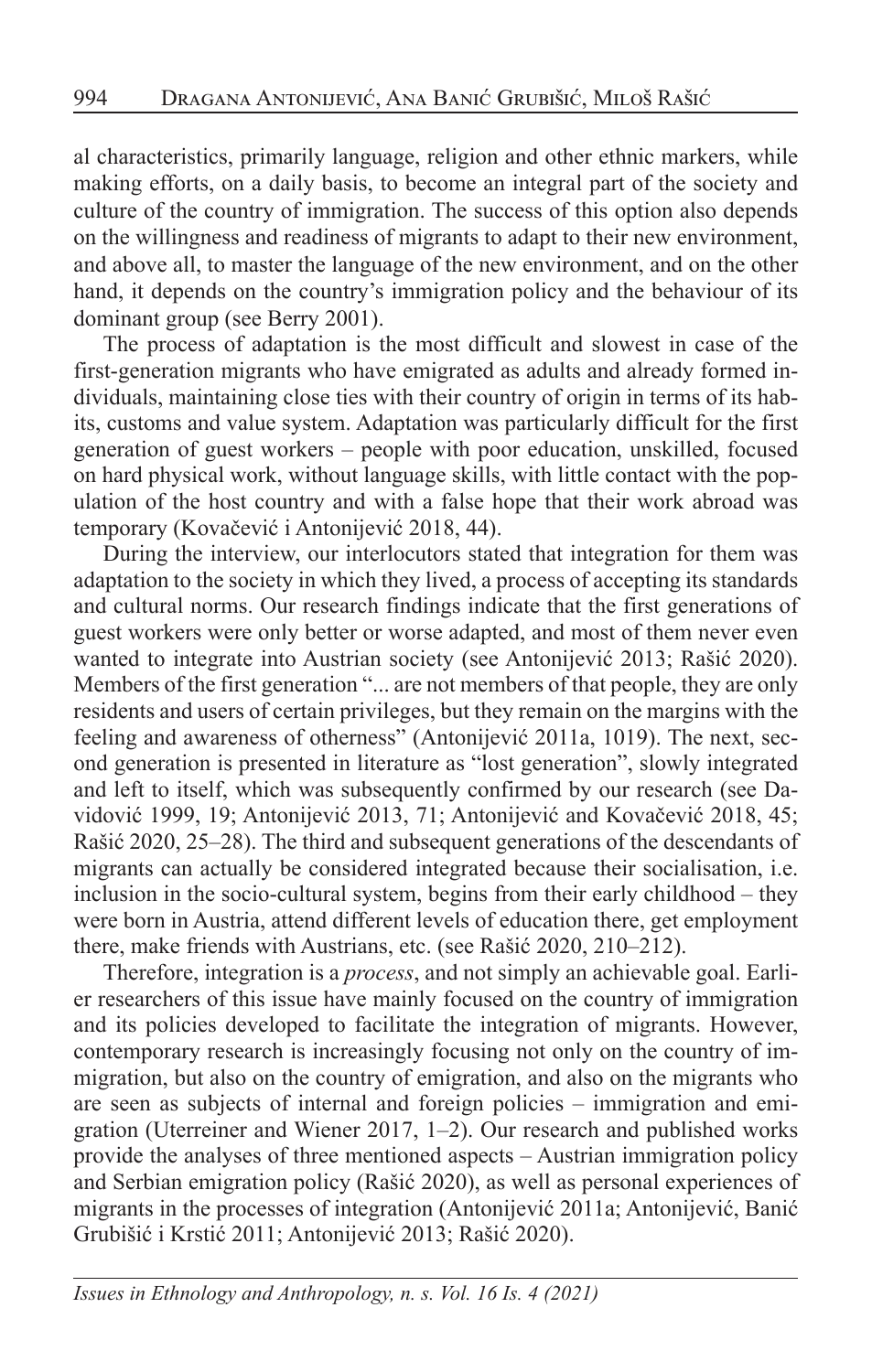In Austria, the issue of foreign workers was opened later than in Germany and other countries to which our citizens went to work temporarily, and until 1976 foreign workers were in a disadvantaged position, since there were no laws on the employment of foreigners (Latcheva and Herzog-Punzenberger 2011, 121; Ivanović 2012, 97; Castles 1986, 762). The Austrian integration policy has strong roots in the processes of "naturalisation" from the Austro-Hungarian era, when foreigners were mostly assimilated. The 1998 Law on Naturalisation prescribes a ten-year naturalisation process and clear criteria for acquiring citizenship – proof of integration, favourable economic situation, knowledge of the German language and absence of any offences (Wets 2006, 89). The Austrian Parliament passed the Law on Foreigners and the Law on Asylum in 2003, changing some details regarding migrants (Wets 2006, 91). Since 2011, integration policies have been developed, public documents have been published and the processes of the integration of foreigners have been statistically monitored (see Integration Report 2011, 10). These public documents and statistical reports were very useful for us during the research of the aspects of integration (see Rašić 2020, 204–209).

As regards the emigration policies of the Republic of Serbia, we cannot say that they are particularly elaborated. In fact, the Directorate for Cooperation with the Diaspora and Serbs in the Region at the Ministry of Foreign Affairs developed the *Strategy of Preserving and Strengthening Connections Between the Homeland and the Diaspora and the Homeland and Serbs in the Region*. However, the Strategy does not regulate or encourage emigrants to integrate into the country of immigration. On the contrary, it prescribes various ways that Serbian emigrants should use to keep awareness of their origin – learning their mother tongue, strengthening relations with the Serbian Orthodox Church, cooperation with experts from Serbia, etc. (see Rašić 2020, 190–193).

### *Identity of the Descendants of Guest Workers in Vienna*

The third and fourth generations of migrants are (great-)grandchildren of the first and children or grandchildren of the second generation. They were born, fully socialised and practically integrated in the socio-cultural system of the country of immigration of their parents, also becoming nationals of those countries with a tag: "persons of migrant origin". They are fully aware of their ethnic origin, and therefore despite their Austrian citizenship, do not consider themselves Austrians. However, unlike previous generations, they are more willing to feel "at home" in both Austria and Serbia. They prefer Austria because of a better standard, well-organised system, security, work and, of course, because of the closest family members and the fact that most of them were born and educated there, and consequently have peer friendships. On the other hand, they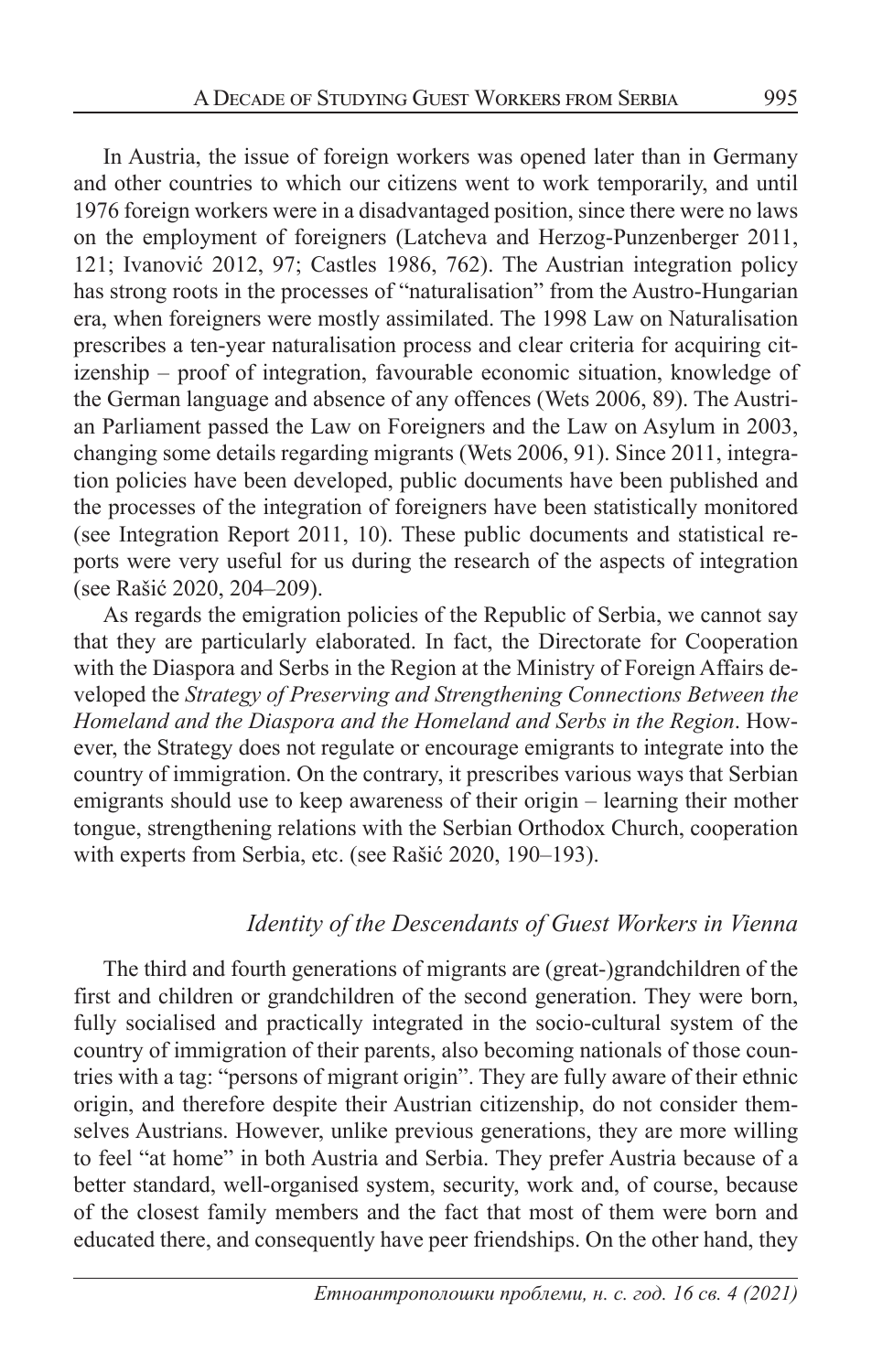love Serbia because of ethnic origin, wider circle of relatives, language and having a good time since they come here for vacation and holidays when they feel relaxed.

Studying the third generation of our migrants in Germany, Lazar Jovanović points out that their characteristic position is the feeling of "dual belonging", which leads to the formation of a *fluid, hybrid identity* (Jovanović 2017, 150), which is also the situation of our young interlocutors in Vienna. As individuals with a dual position of Otherness, members of the third generation are able to manipulate their identity depending on the nature of relationships with others, building a hybrid identity as a contextual state, depending on their needs, situation and interests (Jovanović 2017, 158). Members of the third generation, unlike the first and second ones, do not necessarily experience this in a negative or immobilising way, but precisely as an opportunity for social mobility in different contexts (Jovanović 2017, 171).

In terms of language, the third and fourth generations are in a specific situation: some of them do not know or speak the language of their ethnic homeland, but the vast majority of our respondents in Vienna are bilingual and therefore able to benefit from the values and advantages of both cultural and linguistic environments. They use both languages in conversation, without major problems, easily switch from one language to another, but also use code-switching, which is usually referred to as "diaspora language" (see Vuletić 2016) or "guest worker speech" (see Ilić-Marković 2011). Their bilingual language competence largely depends on environmental factors: how much their parents insist on knowing their mother tongue and whether they use it in the family environment; whether they live in a foreign country with a large community of their compatriots with whom they are able to communicate on a daily basis in the language of their ethnic origin, as is the case in Vienna, participate in the activities of ethnically based cultural and artistic clubs, go often to the country of their ancestors for holidays and vacations, or they live in smaller, far away from the homeland and isolated emigrant communities, which have mainly forgotten and abandoned the language of their ethnic origin. In any case, it is important to point out that it is not always the language that connects members of the emigrant community of the third and fourth generations, but their ethnic origin, which is an aspect of their identity – according to Julijana Vuletić (Vuletić 2016, 602).

The authors who researched this generation pointed out that characteristic for many of them was the so-called "third generation interest" – the search for origins and interest in ancestral culture, which Marcus Hansen established as a principle in the behaviour of immigrant children as early as in 1938: "What the son wishes to forget the grandson wishes to remember" (quoted from Bender and Kagiwada 1968, 360). In modern times, through communication technologies and social media, immigrant children come into contact with the culture of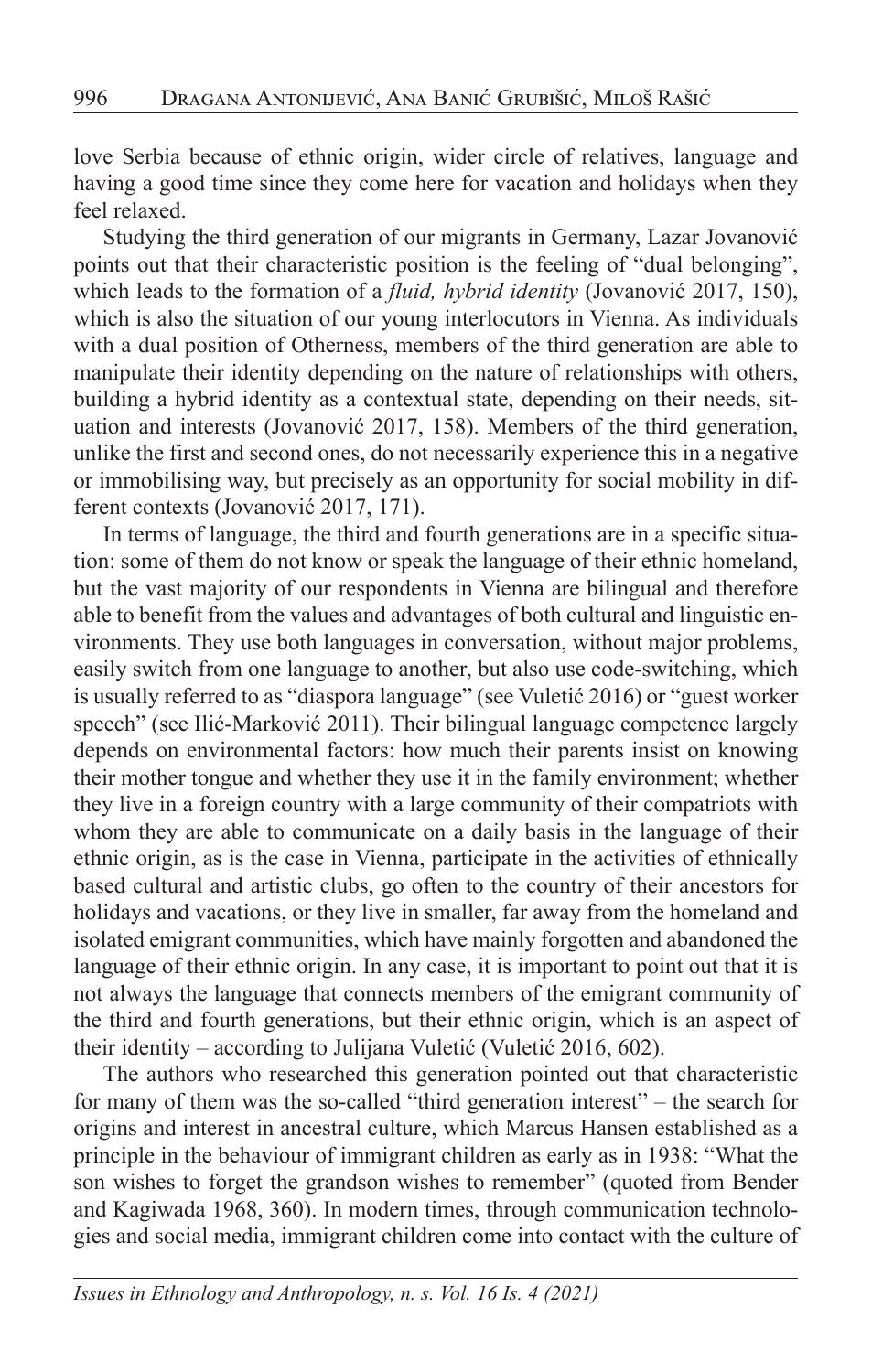their ancestors almost on a daily basis, creating a "community of feelings" with the country of origin (Antonijević 2013, 69; Jovanović 2017, 156). This is why many of them are members of Serbian cultural and artistic societies founded abroad, primarily folklore sections. However, they have little or no concrete and detailed knowledge of the history, politics, literature and arts of Serbia. Since they cannot learn this in their schooling in Austria, they gain possible knowledge either in the family environment or from the Serbian media and/or in the clubs in which they are active. In addition, most of them cannot write or read Cyrillic, and therefore it is not surprising that some cultural associations and churches in Vienna hold workshops for minor children of our emigrants where they learn the Serbian language and the Cyrillic script. That is why we conducted two research studies in which we tried to get some answers to concrete questions about how much, except declaratively, they were really familiar with and felt close to the ethnic and cultural identity of the country of ethnic origin – Serbia.

Following the recommendations of the UNESCO Convention for the Safeguarding of the Intangible Cultural Heritage, which stresses the importance of young people in the process of preserving the ICH as a "living phenomenon", but also hearing from our young interlocutors that "preserving tradition" was extremely important to them, our intention was to see how much they actually knew about the protected ICH elements included in the List of the Intangible Cultural Heritage Elements of the Republic of Serbia.<sup>9</sup> We conducted this preliminary and informative research using non-probability sampling, where the sample was composed of members of selected cultural and artistic societies in Serbia and the diaspora with whom we had already established contact.<sup>10</sup> We selected the members of cultural and artistic societies based on the assumption that they potentially had more knowledge than the wider youth population, since they were in direct contact with various elements of cultural heritage – dance, music, traditional costumes, etc. Therefore, we considered it important to document and analyse the ways in which the descendants of our migrants used and perceived the ICH elements. It turned out that their knowledge about these elements was insufficient and incomplete, and that they were only familiar with the elements of intangible cultural heritage that they had the opportunity to be in direct, live contact with (Antonijević, Rašić i Banić Grubišić 2020, 1046–1055).

Through the activities performed as part of the project *Aspects of integration of the third and fourth generations of Serbian migrants in Austria*, we surveyed young Serbian migrants living in Vienna, and covered several different thematic units through which the degree of their integration could be seen – family, language, education, housing, socialising, relationship with the homeland, free

<sup>&</sup>lt;sup>9</sup> See more about the list at: http://www.nkns.rs/cyr/elementi-nkns.

 $10$  The respondents were born mainly between 1996 and 2004.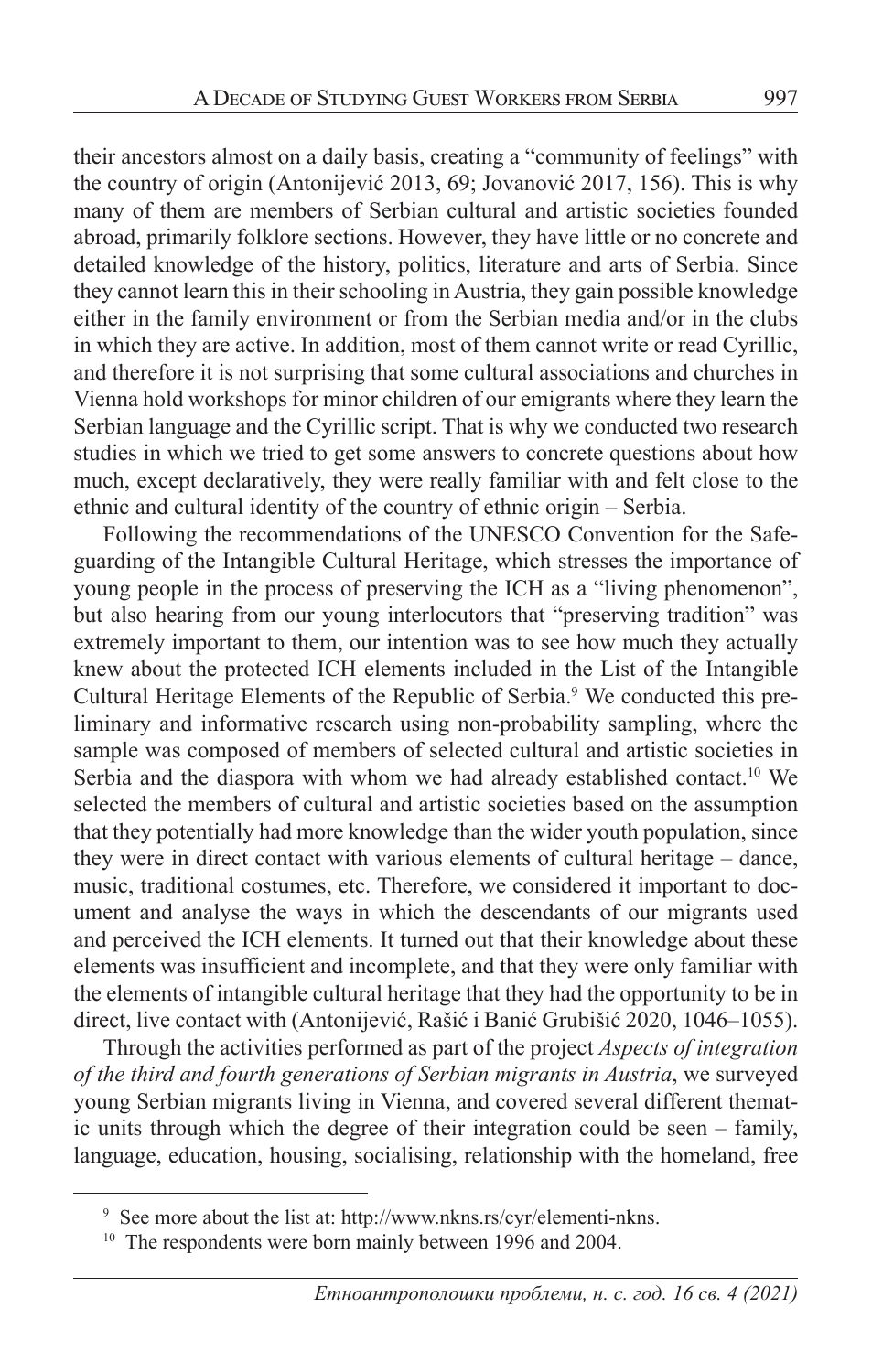time, etc. (see Antonijević i Rašić *in press*). The preliminary findings show that young members of the third and fourth generations in Vienna consider important to have a contact with the country of their ethnic origin through various types of activities they practice (listening to music from Serbia, following the media and watching TV programmes from Serbia, interacting with friends and relatives from Serbia through social media, watching guest performances of Serbian theatres, etc.). However, the fact that they were born and live in Austria, which they consider their home, is high on their scale of values, and therefore the vast majority of them would never even consider the possibility of living in Serbia.

#### *The Role of the Serbian Orthodox Church in Vienna*

There are three Orthodox churches that gather our migrants in Vienna: the Cathedral of Saint Sava in the 3rd municipality, built in 1893; the Church of the Nativity of the Most Holy Mother of God in the 16th municipality – located in the premises of the former Evangelical Church; and the Church of the Resurrection of Christ in the 2nd municipality, built in 2002 (see Haider-Labudović 2007, 90). During the research, our interlocutors often mentioned the Serbian Orthodox Church in Vienna, which is why in 2017 we organised an interview with Peter Pantić, a priest in Vienna, serving in the Church of the Nativity of the Most Holy Mother of God. We were interested in the relationship between the Serbian Orthodox Church in Vienna and other Serbian institutions and individuals, and whether the Serbian Orthodox Church in that city served as one more place for gathering and identification of Serbian migrants.

As our research has shown, initially, the primary place of the gathering of migrants was not the church, but clubs. Due to the former Yugoslavia's ideological suspicion that migrants would be susceptible to the "negative" influences of political emigration, and because of their communist upbringing, during the 20th century migrants rarely went to church, and when they did, it was usually on Sundays in order to see each other and exchange the information of significance for their life abroad. The first decade of the 21st century saw a mass return to the church, which gathered more and more of its parishioners in Vienna, and began to organise various events, schools and training courses. The Serbian Orthodox Church also cooperates with cultural and educational associations, such as "Prosvjeta", and they jointly organise the school of the Serbian language and the Cyrillic script for children and youth. The church also began to perform certain religious rituals outside the church buildings, as the priest Pantić testified, describing the procession in Vienna: "The procession went for the first time this year, from the Temple of St. Sava in the 3rd municipality, and all the way to here... it went for 4 kilometres... there were, in fact, 400–500 people."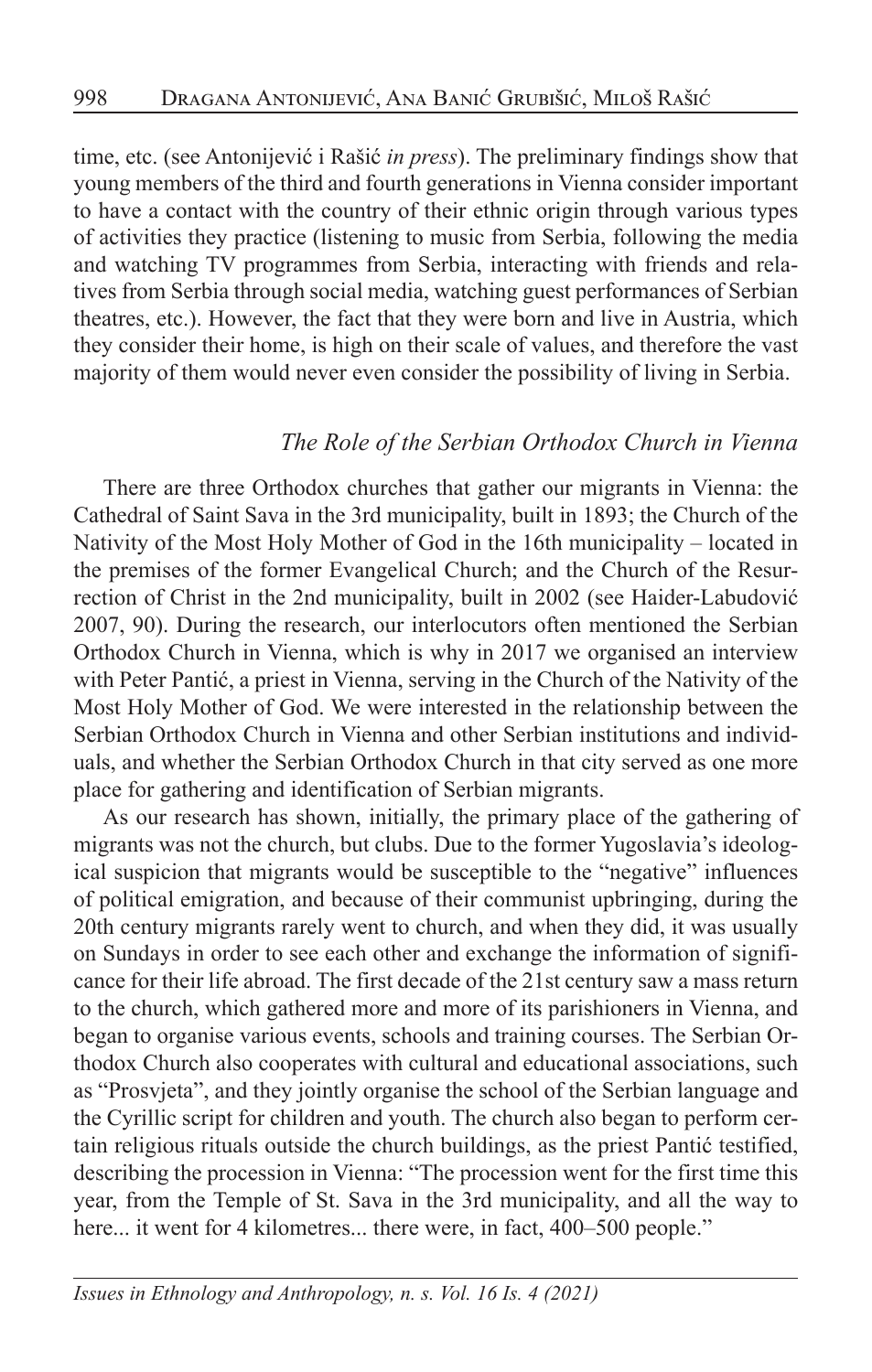Most of the respondents in our research declared themselves to be religious, although they stated that they went to church very rarely, most often at the time of major religious holidays, such as Christmas and Easter. Although so far we have not published extensive papers concerning the Serbian Orthodox Church and migrants in Vienna, a small part of this topic was addressed in the doctoral dissertation of Miloš Rašić (see Rašić 2020, 108–111).

Examining the work of the church in Vienna, it becomes clear that it has always had a cohesive role for migrants – initially it was a gathering place for the exchange of important information, but later it fulfilled its basic function in terms of gathering migrants for the purpose of performing religious rituals and prayers. The Orthodox Church has never played a significant role in encouraging the integration of Serbian migrants into Austrian society, but through its activities, cooperation and programmes, has sought to present and strengthen among migrants the elements of the cultural and ethnic identity that has bound them to their homeland – the Serbian language, the Cyrillic script, religious rituals, elements of history and tradition, etc.

## *Amateur Art of Emigrants*

Amateur art is not rare among our emigrants. Since we encountered this type of public engagement during our research, some of our analyses and papers focus on that specific area of emigrant life and artistic experience. It should be noted that the work of Serbian clubs in Vienna is also a form of amateur art, which has its roots in the Yugoslav policies of cultural and artistic amateurism (see Rašić 2017). However, due to the specific artistic style, characteristic work policies and long tradition of activities, we have dealt with clubs in a separate thematic section. At this point, we will present contemporary amateur practices, mainly in the field of theatre, acting and literature.

From the very beginning of our research in Vienna, we met and then continued to socialise with Darko Markov – a taxi driver, writer, poet, blogger, amateur actor and director, founder of the amateur acting troupe "Non-Aligned Amateurs" (*Nesvrstani diletanti*). We had the opportunity to watch one of the plays that Markov directed and acted in, to interview some of his actors/guest workers and find out what had attracted them to acting and how much it meant to them in everyday life when, after work and other duties, they went to rehearsals in the evening. Markov's troupe performs their plays on various improvised stages in Vienna, but they also succeeded to perform repeatedly on the real stage of the Sargfabrik Theatre. The importance of amateur theatrical groups is usually reflected in alternative social and cultural engagement or political resistance, which is also the function of Markov's humorous plays whose main theme is a parody of the "public" and "cultural" life of Serbs in the Austrian capital (see Antonijević i Rašić 2018).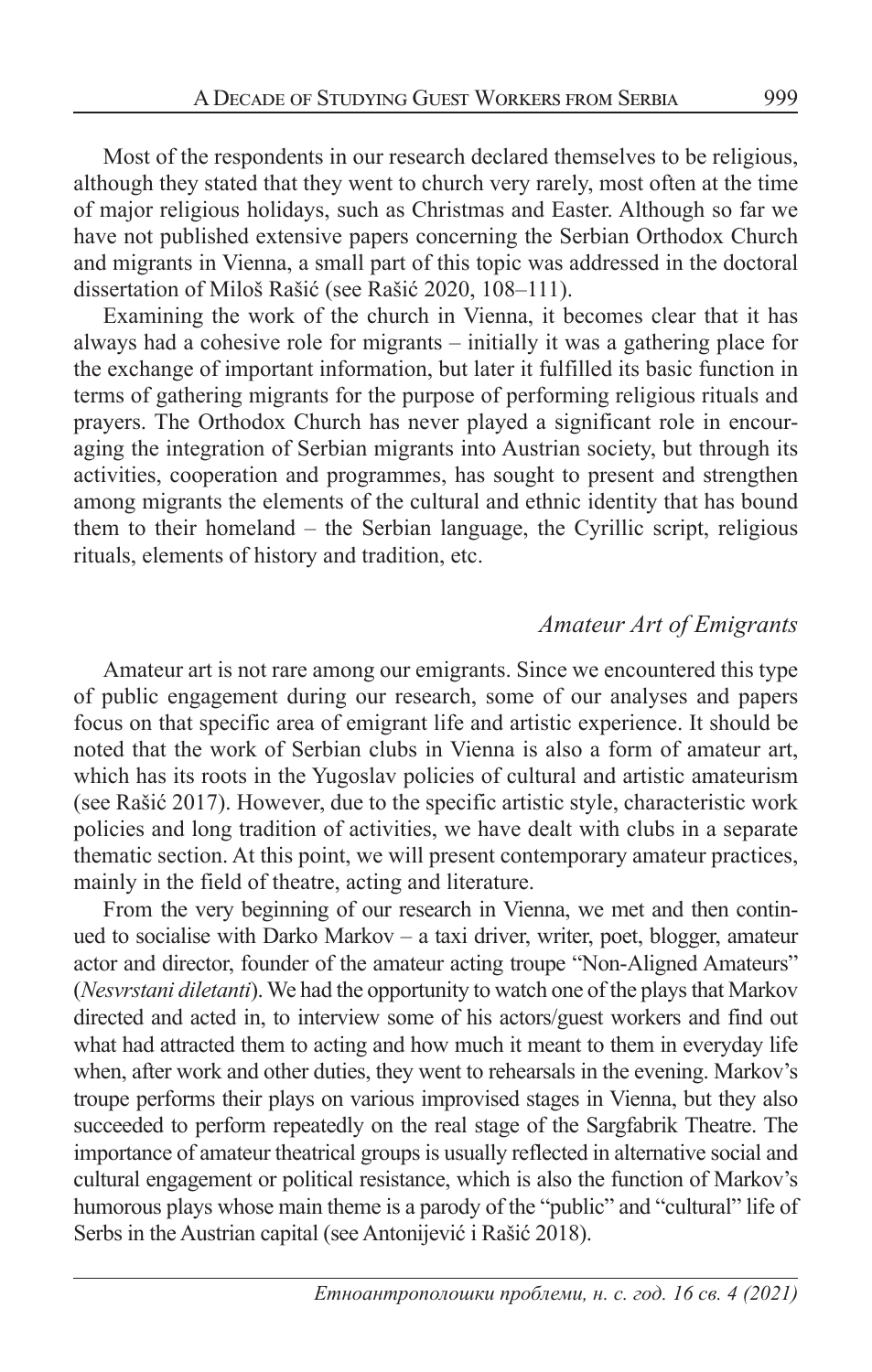Unlike in cases of engaging in amateur acting, directing, painting or music, "the non-existence of a 'school for writers' does not mean that writers who have experienced the situations they write about do not have a certain 'epistemological privilege'" (Kovačević i Antonijević 2018, 51). Precisely the emigrants whose works we have analysed (Markov, Popović, Mrkić and Trumbetaš) are such writers whose novels deal with the life of guest workers that they observed directly and participated in it.

Markov is the author of two novels about the life of guest workers in Vienna, which could be classified as *faction –* a combination of fiction and factography with extensive ethnographic data (see Narayan 1999, 134). His first book entitled "Twilight in a Vienna Hallway", which he performs as a monodrama, was the subject of Dragana Antonijević's analysis, and also a literary-ethnographic source for studying the lives of our guest workers, since the author built the story and characters based on real people and their experiences, thus constructing their cultural identity through the narrative (see Antonijević 2013; Kovačević i Antonijević 2018). Dragana Antonijević analysed also his second novel "Twilight in a Vienna Hallway 2 – Grandmother Boska" within the topic of emigrant literature in the journal *Issues in Ethnology and Anthropology*  (Antonijević 2020). We analysed also Nenad Popović's essay entitled "The World in the Shadows" (Kovačević i Antonijević 2018), because it provides a certain anthropological view of the phenomenon of guest workers, not only by describing their lives but occasionally delving into the causes and consequences of their exodus. Another guest worker, Romano Mrkić, and his novel "Taxi Driver from Munich" were analysed by Ana Banić Grubišić within the same topic on emigrant literature (Banić Grubišić 2020). In some of her works, Ana Banić Grubišić analysed the amateur activity of the Croatian guest worker Drago Trumbetaš in the field of literature, poetry and painting (see Banić Grubišić 2018; Banić Grubišić 2019).

#### *Serbian Clubs in Vienna*

Serbian clubs in Vienna are cultural and artistic associations established by Yugoslav guest workers through self-organisation processes, in order to serve as places for gathering, communication in their mother tongue, mutual assistance and organisation of various sports and cultural-artistic sections (see Dragišić 2010; Ivanović 2012; Rašić 2017; Rašić 2020). The first club was established in Vienna in 1970 – the "International Club of Young Yugoslavs", and after a few months, a very active club "Unity" (*Jedinstvo*) was formed. Their policies were in line with the socio-political situation in the home country – until the end of the 1980s they functioned as Yugoslav clubs, and were later divided based on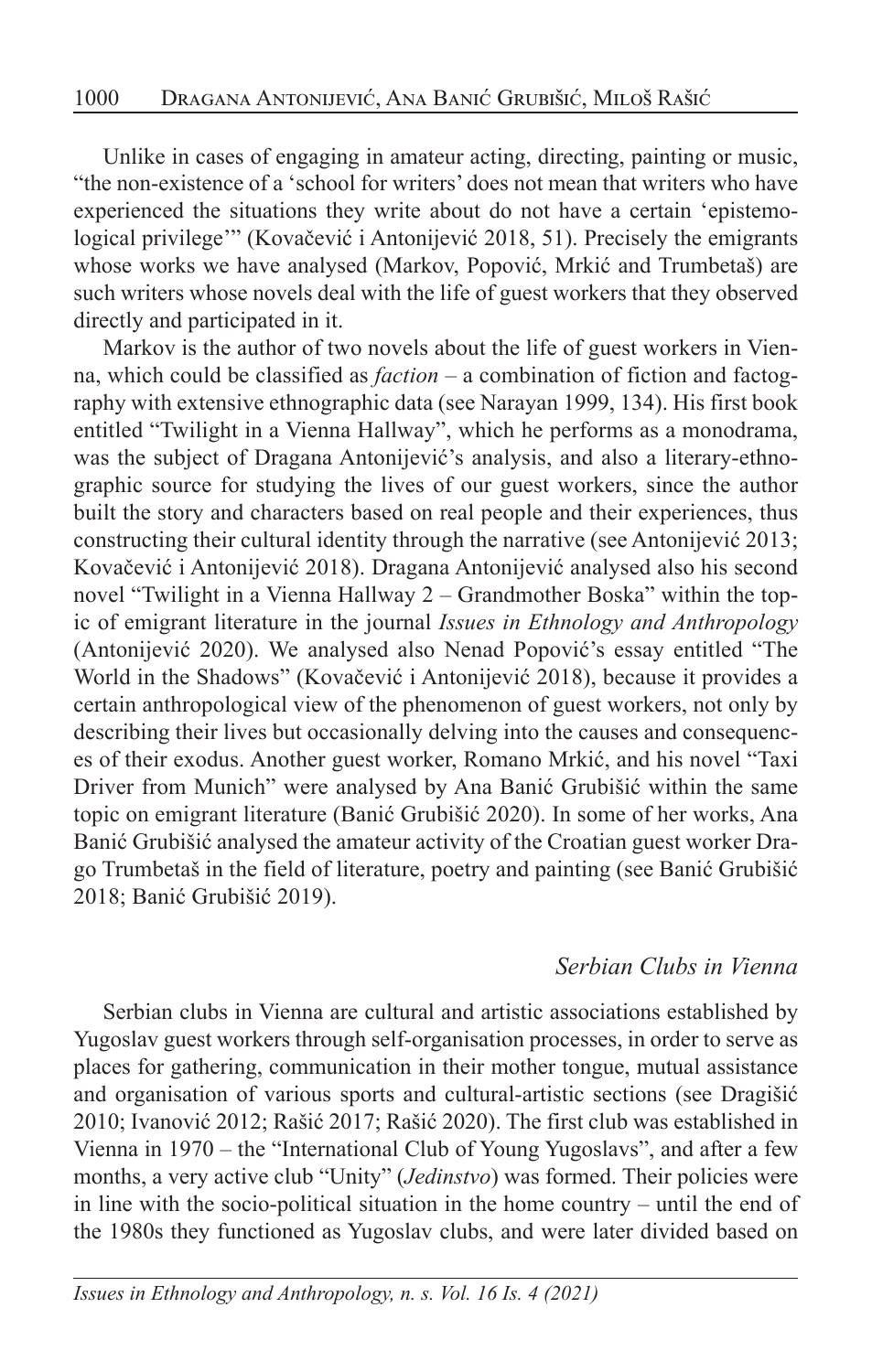nationality/ethnicity, and ever since have increasingly expressed their national/ ethnic identities through their work (see Rašić 2017, 697–700).

Until recently, the research of Serbian clubs in the diaspora was neglected. There are sporadic papers in which the authors deal with these clubs or in which they provide certain information about their importance for the life of Serbian emigrants in the diaspora (see Dragišić 2010; Ivanović 2012; Stefanović Banović i Pantović 2014). That is why we intended to focus, in several projects, papers and a doctoral dissertation, on the research of clubs that continue to be the places of gathering for a large number of Serbian migrants in Vienna. Some of the basic topics related to clubs and addressed in our projects are: events (Rašić 2016), the emergence and development of clubs (Rašić 2017), education in clubs (Antonijević, Rašić i Banić Grubišić 2020), as well as the institutional identity constructions (Rašić 2020) and their presentations through artistic practices (Rašić 2021a; Rašić 2021b).

We conducted research in the three largest Serbian clubs in Vienna: Cultural and Sports Association "Jedinstvo" (Unity), founded in 1970; Cultural and Sports Association "Bambi", founded in 1973; Cultural and Artistic Association "Stevan Mokranjac", founded in 1998. In addition to these, three other smaller associations operate occasionally: Cultural and Artistic Association "Branko Radičević", founded in 1983; Serbian Cultural and Artistic Association "Karađorđe", founded in 2008; Cultural and Artistic Association "Kolo" (Circle Dance), founded in 2009. We conducted in-depth, semi-structured interviews with presidents, artistic directors, external associates, as well as club members. In addition, we conducted several interviews with the managers of the so-called umbrella organisations, which include all clubs and represent their unions – the Union of Serbs in Vienna and the Union of Serbs in Austria.

Since 2016, we have had several projects entirely dedicated to clubs, starting with the project "Presentation of the civic and traditional cultural heritage of the Association of Serbs in Vienna and the issue of their integration." Since we had noticed in the previous research that the Serbs in Vienna expressed their national identity in two different ways – civic and traditional, our intention was to establish the differences in the ways of expressing identity. We conducted the research in Vienna by interviewing the representatives of Serbian clubs and educational and cultural associations. The next two projects, "Intangible cultural heritage in cultural-artistic societies and cultural-educational associations in Serbia and the diaspora – education and presentation" and "Research of knowledge and preservation of intangible cultural heritage among youth in Serbia and the diaspora", aimed to establish the level of knowledge of the ICH elements of Serbia among the youth in Vienna, but also to find out which elements of this heritage continued to be a living tradition among them (Antonijević, Rašić, Banić Grubišić 2020).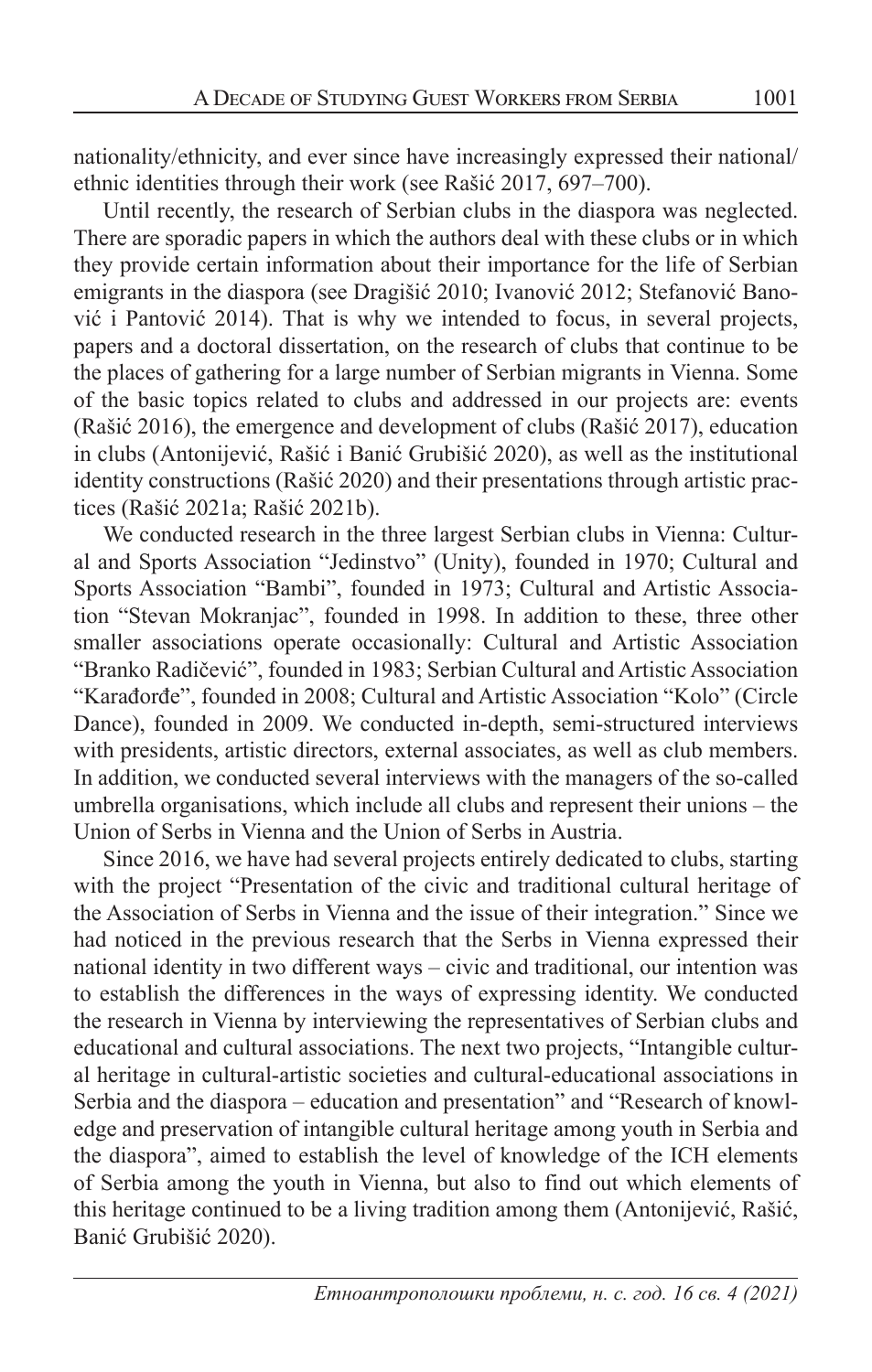Our personal impression is that the clubs have elements associated with the homeland, including some that still have a completely Yugoslav/socialist aesthetic. In order to enter one of the oldest clubs in Vienna, you need to go down the stairs to the basement, where there is a large hall with the tables set along its entire length and an improvised space for rehearsals of the folklore section at the end. Right next door, there is the main part of the club – a kitchen with a tavern. While going down the mentioned entrance stairs, you will be welcomed with Serbian traditional or newly-composed folk music, the smell of cigarette smoke, alcohol and barbecue. All people in these premises communicate in Serbian and have heated discussions about the political situation in Serbia, consume food and drink or participate in a folklore dance rehearsal – all these activities often take place in parallel and simultaneously. New generations of Serbian guest workers' descendants are growing up in such an atmosphere. They perceive the club as their "second home", a place where they socialise with their compatriots, "preserving the tradition of their homeland", although that homeland is not necessarily theirs, but of their ancestors who, in most cases, left it decades ago.

> *About the Old Age of Guest Workers: Strategies for Life in Retirement*

"As long as it concerns the economy of a developed industrial country, migrant workers are immortal... they do not get old; they do not tire; they do not die." (Hunter 2011, 179)

When in 2014 we developed a project on the culture of memory and the nostalgia of guest workers, after having noticed in the previous research not only nostalgia for the homeland, but also nostalgia for the time of the former Yugoslavia, as well as an ambivalent desire to return to Serbia, we did not assume that our interviews and observed problems of the elderly population of guest workers would lead our research to another direction. Following the link between the *anthropology of migration* and the *anthropology of old age*, we focused on the life strategies of retired guest workers.

As regards retirement, migrant workers who went abroad to work "temporarily" face a problematic issue of further social status in the receiving countries. This topic has been neglected in Serbian science, and has recently attracted the attention of the global scientific community (see Warnes and Williams 2006). The previous literature on retired migrants usually dealt with the topic of guest workers returning to their homeland and sending foreign remittances to their families in the country of origin, but it turned out that a large number of re-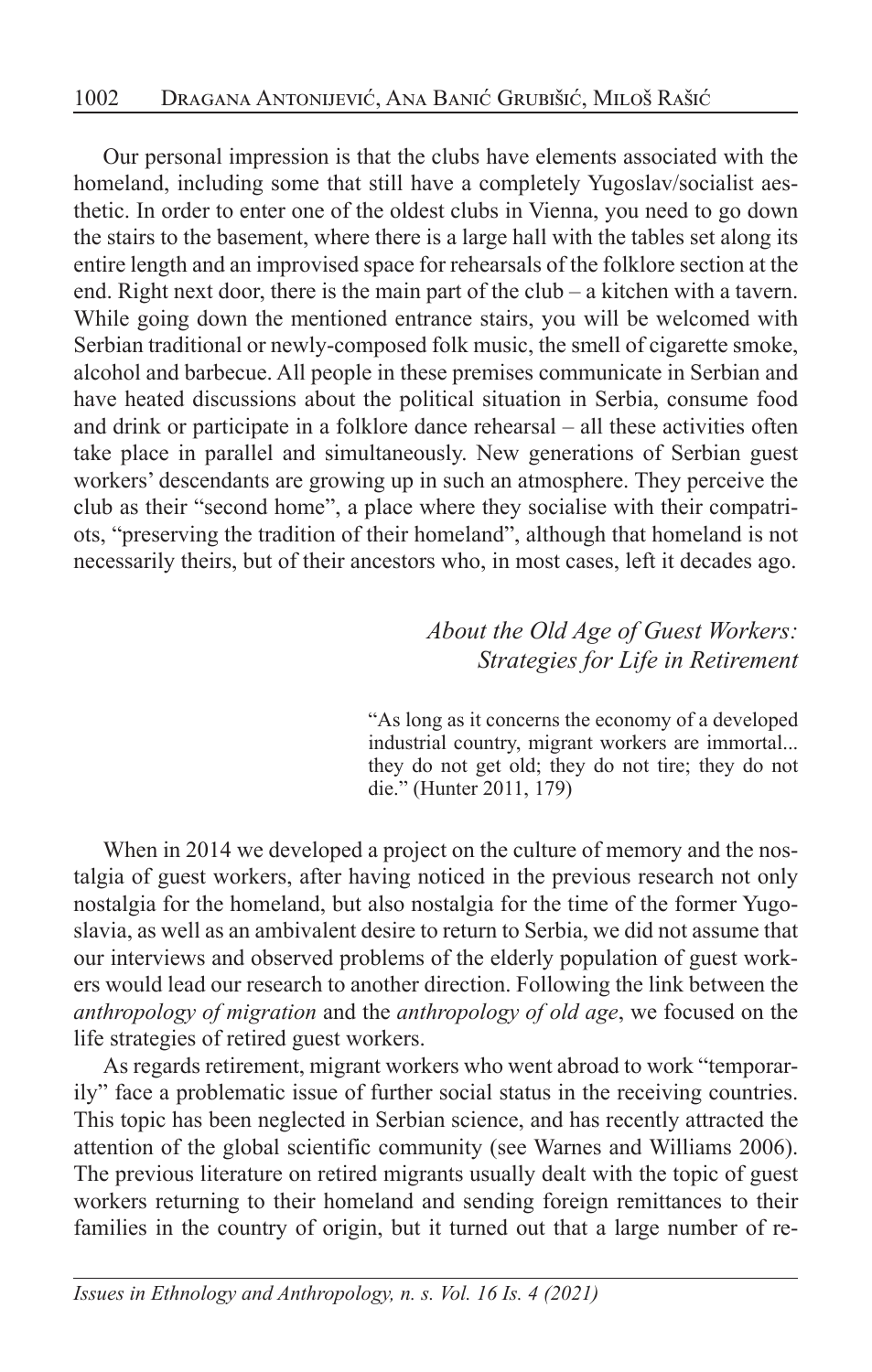tired migrant workers remained in the receiving countries until very old age, due to which a more comprehensive consideration of their status, pension and social benefits began in Europe, along with various forms of support for this population still marginalised in terms of their nationality, and their social and economic status. We wanted to check the situation related to guest workers from Serbia – whether they returned to their homeland after retirement or not, how they valued their old age and what life choice strategies they made in retirement (Antonijević i Milosavljević 2016a; 2016b).

The return to the homeland is inherent to the very phenomenon of "guest worker". Both home and host country assumed that guest workers would stay temporarily, several years, until they earned money, and then return to their homeland, which was one of the constant elements of their thoughts and plans. However, it happened that they actually stayed! As the reasons for their extended stay abroad to work accumulated over time, their life was turning into a "permanent temporality" (Antonijević 2013, 247–251), and they eventually received a pension in the country of "temporary" residence. "Both they and the local population considered that the work they performed was the justification of their presence. When they retire, however, they cease to be 'guest workers' and the question of their status arises, together with the reason for staying or leaving the host country" (Bolzman et al. 2006, 1360–1361). Since they were a transitory phenomenon for the countries in which they stayed for the purpose of work, for a long time no one cared about elderly guest workers who became a new phenomenon in the host countries – "guest pensioners" (*Gastrentner*), while in Serbia they were "new" old men or "foreign currency pensioners"<sup>11</sup> (Antonijević i Milosavljević 2016a, 115).

When we asked our respondents about their plans after retirement, we mainly received two types of contradictory answers. Some have already returned or are firmly determined to return to their homeland, "to be among their own kind" – as they say, expecting a more comfortable life with foreign pensions in the new houses they have built in the meantime. Others stressed that they did not intend to return, that they were alienated from their homeland to some degree and that they were better off abroad because of quality health services, but also because of children and grandchildren living in Austria, and therefore saw no reason to return to their homeland.

However, a new and increasingly frequent pattern of behaviour of retired migrants of different nationalities, including Serbian guest workers, has been noticed, which in the literature is already referred to as a "halfway choice"

<sup>&</sup>lt;sup>11</sup> Persons who receive a pension in euros and not in Serbian dinars, and whose foreign pension largely exceeds the amount of the average pension in Serbia, which makes their life in the homeland, once they return, much easier from the financial aspect.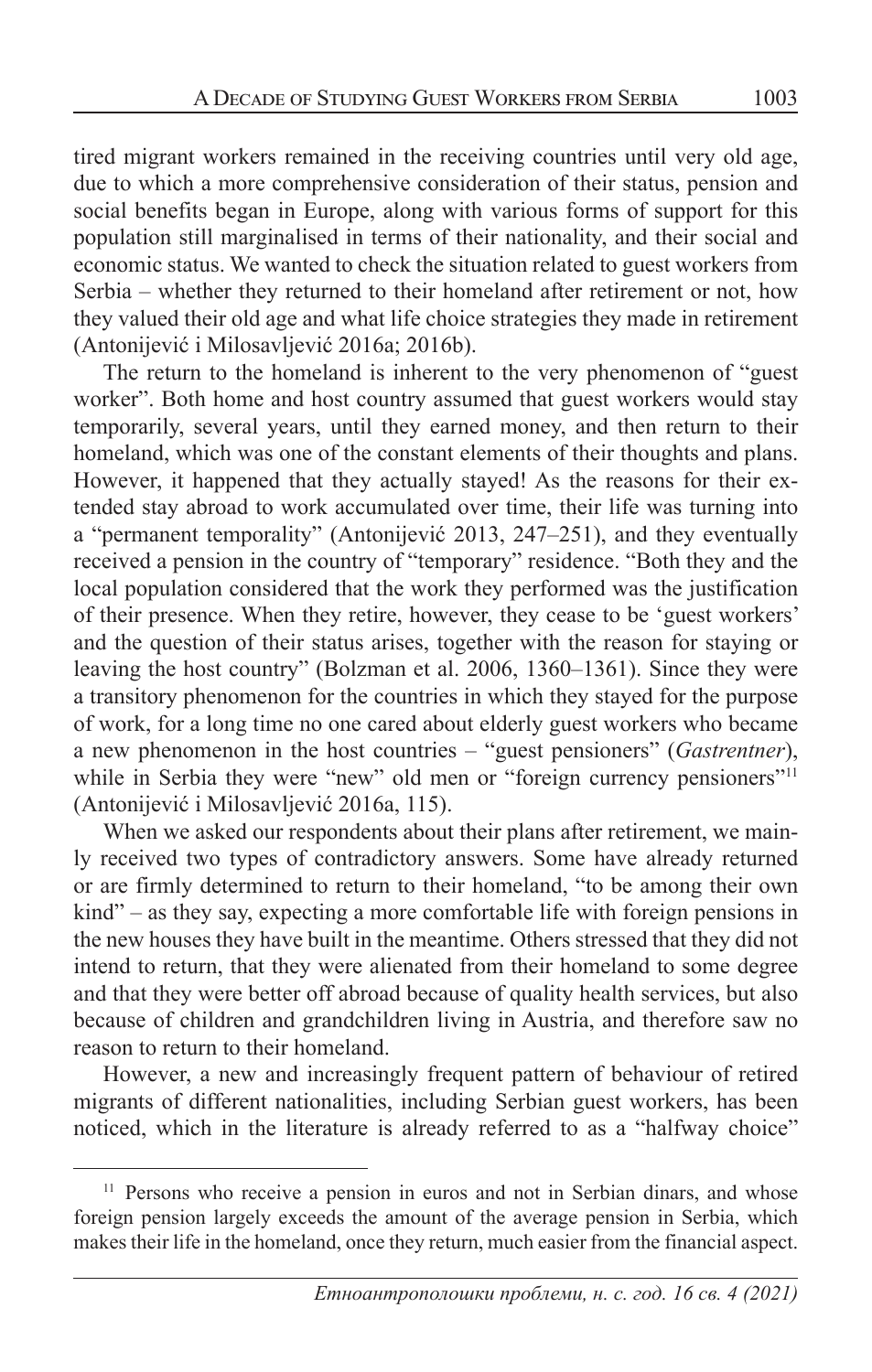(Bolzman et al. 2006, 1373) or as an "oscillating movement" of retired workers (Ganga 2006, 1406). In other words, an increasing number of retired migrants turn their desire to return to their homeland into a decision on dual residency, which means that they are present, reside and exercise their privileges throughout the year in both countries – home and host. Many of our respondents confirmed to us this new, "third option" of life strategy in old age as their decision about the way of life in retirement (see Antonijević i Milosavljević 2016b).

A special part of our research focuses on the strategies implemented by relatives who work abroad with respect to their elderly parents or relatives who stayed in the homeland, but also with respect to guest worker returnees who were forced to retire early because of disability resulting from various diseases. Their choices, although made reluctantly, were mostly related to placement in nursing homes, which is the strategy that also the Gerontology Society of Serbia tried to promote in order to attract elderly guest workers to domestic nursing homes, but also to stimulate the so-called diaspora to invest in this type of service for the elderly. In this regard, we visited two nursing homes in Kučevo and talked to their residents who had been guest workers or their relatives who had placed them in the nursing home due to inability to care for them in other way (see Milosavljević i Antonijević 2015).

The age of guest workers and their life strategies open up a series of questions for both the home country and the host country in economic, social, health and demographic terms. For example, there is a question of the real quality of their life in old age, regardless of whether they returned to their home country or stayed in the host country, since each of these options leads to different circumstances and consequences for them. There is also a question of the possible cessation of the inflow of foreign remittances to the home country in cases where the whole family moved away forever and no one will return, and these remittances have been a significant source of budget revenue for Serbia for decades since the guest workers' relatives used to spend the received amounts in the home country. Finally, this situation is evidenced by the closed and locked luxurious houses of guest workers in which no one lives and no one will live, as well as the abandoned villages in Serbia, as a result of both external and internal migrations.

## In Lieu of a Conclusion

As we said in the Introduction, the field of research of guest workers and their descendants, and emigrants in general, is extremely broad and complex. Therefore, there is no conclusion, just like there is no fully completed research.

Dealing with various topics in the aforementioned research projects, we have clearly understood that migrations are complex processes, depending on various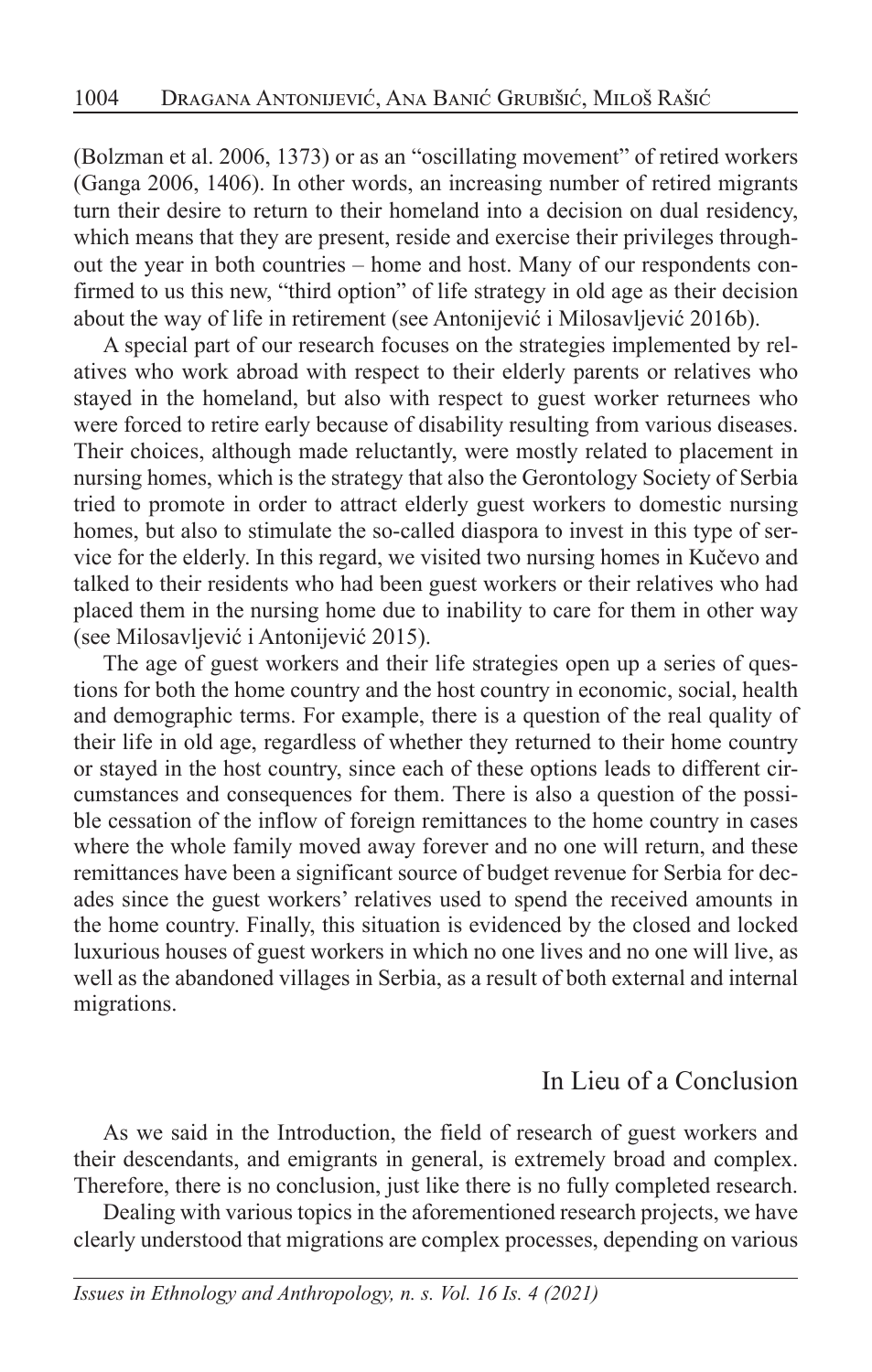socio-political, cultural, economic, but also individual factors. In discussing the aforementioned topics, it is necessary to refer to a specific group of migrants, since being a migrant does not always imply the same experience, i.e. the experiences of guest workers differ from the experiences of other emigrant groups – for example, intellectual emigrants, political emigrants, asylum seekers, war refugees, etc. On the other hand, it is important to refer to and focus on a specific territory, because the life of migrants is conditioned by local policies that can differ not only in different countries, but also in different places of the same country. Hence, emigrants in Vienna have been and will certainly remain the focus of our research in the future.

Migration is a "life project" – to use the phrase of some authors (Latcheva and Herzog-Punzenberger 2011, 12), and therefore, in each research project, we insisted on the personal experiences of individuals who helped us shed light on the various aspects of life and culture of Serbian guest workers and their descendants.

In this paper we just wanted to present our ten-year work and some of the topics we opened, researched, analysed and wrote about, hoping to arouse scientific curiosity and usefully inform future researchers of these and similar topics. Many of the topics we touched upon are still pending an analysis and in-depth research. For example, in our papers we dealt with an important topic of first-generation return migration, but the issue of return migration and, in general, transnationality and mobility of the second and third generations continues to be an important field for our future research studies, in particular due to the fact that the mobility of Serbian migrants in Austria towards Serbia, because of its proximity, is extremely high and frequent and plays an important role in their lives. Another important and interesting topic refers to cultural policies of Serbian civil cultural and educational associations in Vienna. There are several of such associations and they are very active. We have repeatedly discussed this with various interlocutors. The work on discursive analysis of their websites is also important.

The anthropology of migration provides a number of challenging topics and tasks, not only to us but also to future researchers. By combining different approaches, exchanging experiences and applying a broad comparative perspective, it is possible to get the necessary holistic insight into the researched phenomenon.12

<sup>&</sup>lt;sup>12</sup> We believe that interdisciplinary and inter-institutional cooperation is not only desirable, but also necessary. We advocate for establishing, through joint projects, a stronger and deeper regional and international connection of all researchers who deal with the complex phenomenon of migrant workers, both in the home country and in the host country.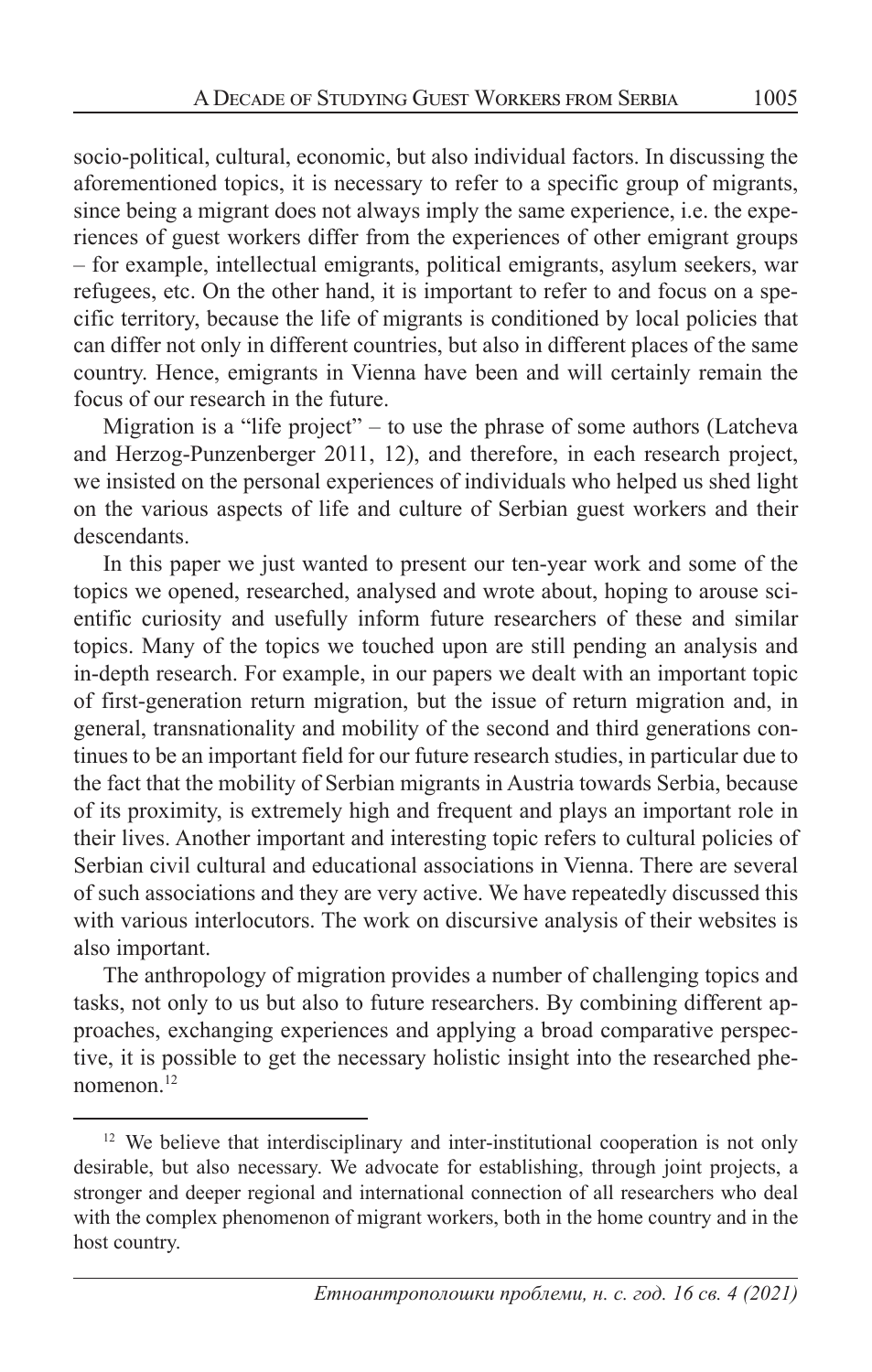#### **References**

- Antonijević, Dragana. 2000. "'Svatovac' i glamurozna venčanja svadbeni fenomeni u severoistočnoj Srbiji". U *Životni ciklus*, referati bugarsko-srpskog naučnog skupa 12–16. juni 2000, 251–264. Sofija – Beograd: Etnografski institut s muzejom pri BAN – Etnografski institut SANU. [The Journal "Svatovac" and Glamorous Weddings – Wedding Phenomena in Northeastern Serbia]
- Antonijević, Dragana. 2011a. "Gastarbajter kao liminalno biće: konceptualizacija kulturnog identiteta". *Etnoantropološki problemi* 6(4): 1013 – 1033. DOI https://doi. org/10.21301/eap.v6i4.10 [The Guest Worker as a Liminal Being: The Conceptualization of Guest Worker's Cultural Identity]
- Antonijević, Dragana. 2011b. "Teorijsko-hipotetički okvir za proučavanje kulturnog identiteta gastarbajtera". U *Kulturni identiteti kao nematerijalno kulturno nasleđe: zbornik radova sa naučnog skupa Kulturni identiteti u XIX veku*, uredio Bojan Žikić, 27–42. Beograd: Srpski genealoški centar i Odeljenje za etnologiju i antropologiju Filozofskog fakulteta. ["Theoretical-Hypothetical Framework for Studying the Cultural Identity of Guest Workers". In *Cultural Identities as Intangible Cultural Heritage,* edited by Bojan Žikić, 179–198. Belgrade: Serbian Genealogical Center and Department of Ethnology and Anthropology, Faculty of Philosophy, University of Belgrade]
- Antonijević, Dragana. 2012. "Faktori izgradnje kulturnog identiteta radnih migranata iz Srbije". *Etnološko-antroploške sveske* 20 (9): 21–34. Plenarno predavanje po pozivu, sa naučnog skupa *Etnologija i antropologija u Srbiji danas,* održanog 29. i 30. novembra 2012. godine, u organizaciji Etnološko-antropološkog društva Srbije. [Factors for Building the Cultural Identity of Working Migrants from Serbia]
- Antonijević, Dragana. 2013. *Stranac ovde, stranac tamo: Antropološko istraživanje kulturnog identiteta gastarbajtera*. Beograd: SGC i Odeljenje za etnologiju i antropologiju Filozofskog fakulteta Univerziteta u Beogradu. [*Strangers here, Strangers there: Anthropological Research of Cultural Identity of Guest Workers*]
- Antonijević, Dragana. 2020. "Bečki haustori u sumračnoj viziji Darka Markova". Et*noantropološki problemi* 15(1): 61–99. DOI https://doi.org/10.21301/eap.v15i1.3 [Viennese Hallways in Darko Markov's Bleak Vision]
- Antonijević, Dragana, Ana Banić Grubišić i Marija Krstić. 2011. "Gastarbajteri iz svog ugla. Kazivanja o životu i socioekonomskom položaju gastarbajtera". *Etnoantropološki problemi* 6 (4): 983–1011. DOI https://doi.org/10.21301/eap.v6i4.9 [Guest Workers – From Their Own Perspective. Narratives About Life and the Socio-Economic Position of Migrant Workers]
- Antonijević, Dragana i Ljubica Milosavljević. 2016a. "Starost gastarbajtera: strategije životnih izbora migrantske populacije u penziji". *Etnoantropološki problemi* 11 (1): 113–135. DOI https://doi.org/10.21301/eap.v11i1.5 [Gastarbeiters' Old Age: Strategies of Life Choices Among the Migrant Population of Pensioners]
- Antonijević, Dragana i Ljubica Milosavljević. 2016b. "'Treća opcija': oscilirajuća kretanja gastarbajtera u penziji". *Glasnik Etnografskog instituta SANU* LXIV (3): 509– 526. DOI 10.2298/GEI151019001A [The "Third Option": Oscillatory Migrations of Retired Guest Workers]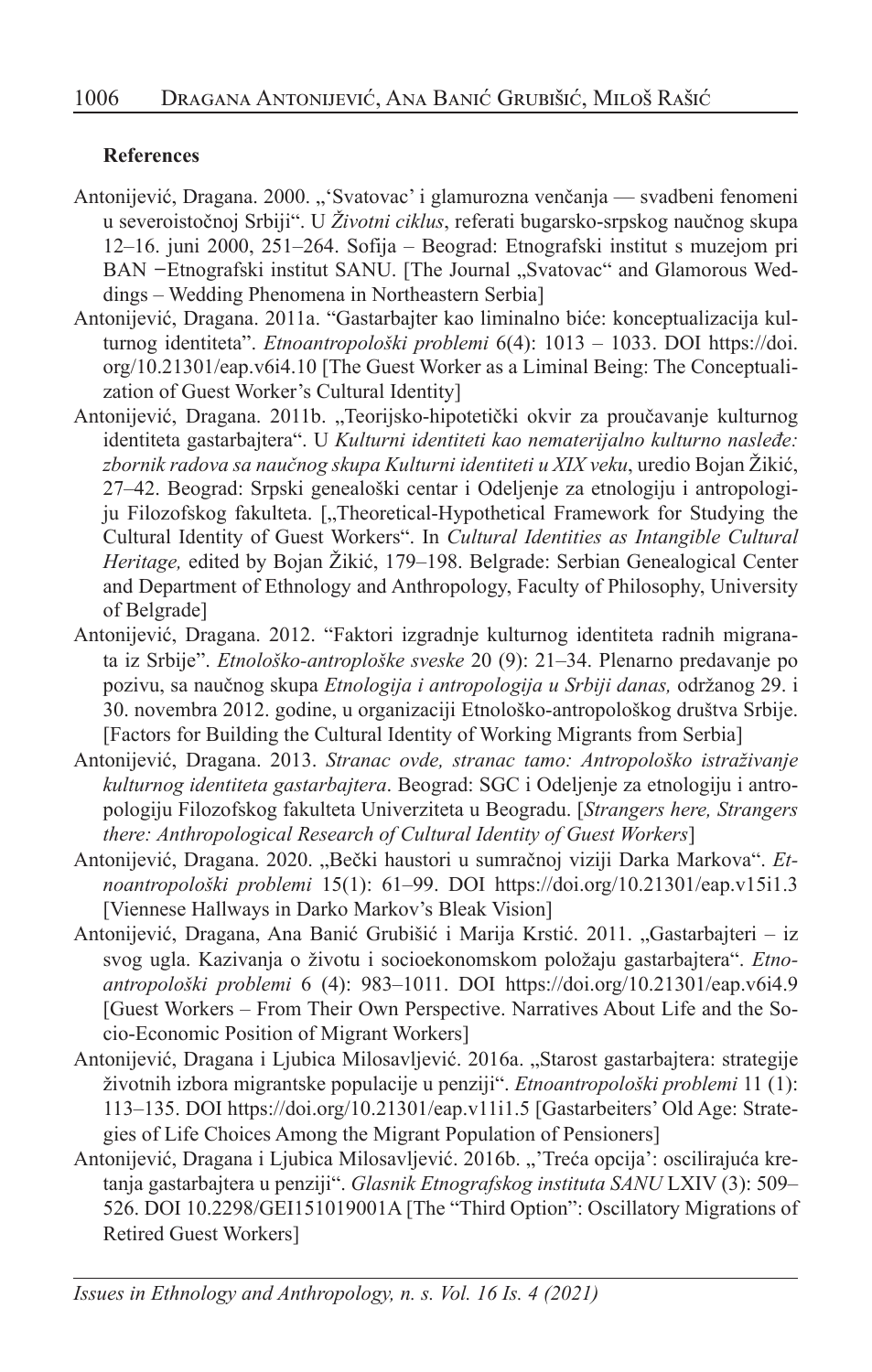- Antonijević, Dragana i Miloš Rašić. 2018. "Amaterske pozorišne predstave srpskih migranata u Beču". *Glasnik Etnografskog instituta SANU* LXV (3): 493–510. DOI 10.2298/GEI1803493A [Amateur Theater Plays by Serbian Migrants in Vienna]
- Antonijević, Dragana, Miloš Rašić i Ana Banić Grubišić. 2020. "Šta mladi u Srbiji i dijaspori (ne)znaju o nematerijalnom kulturnom nasleđu Srbije?" *Etnoantropološki problemi* 15(4): 1037–1058. DOI: https://doi.org/10.21301/eap.v15i4.4 [How (Un) Aware are Young People in Serbia and the Diaspora of Serbia's Intangible Cultural Heritage?]
- Banić Grubišić, Ana. 2011. "Jedna drugačija gastarbajterska priča: Romi gastarbajteri – transnacionalna manjina u transmigraciji". *Etnoantropološki problemi*, n.s. 6 (4): 1035–1054. DOI https://doi.org/10.21301/eap.v6i4.11 [A Different Guest Worker Story: Roma Guest Workers – a Transnational Minority in Transmigration]
- Banić Grubišić, Ana. 2012. "O slučaju "obrnute" upotrebe 'fotografskog izmamljivanja': razmišljanja o značaju i ulozi vizuelne građe u terenskom istraživanju". *Etnološko-antropološke sveske* 19(8): 47–63. [About the Case of the "Reversed" Usage of "Photographic Elicitation": Reflections on the Significance and the Role of the Visual Material in Fieldwork]
- Banić Grubišić, Ana. 2018. "Umetnost i migrantsko iskustvo: 'gastarbajterska serija' Drage Trumbetaša". *Antropologija* 18 (3): 23–44. [Art and Migrant Experience – The "Gastarbeiter Series" of Drago Trumbetaš].
- Banić Grubišić, Ana. 2019. "Migrantska poezija antropološka analiza zbirke pesama Drage Trumbetaša". *Etnoantopološki problemi* 14 (4): 1161–1185. DOI: https://doi. org/10.21301/eap.v14i4.5 [Migrant Poetry – Anthropological Analysis on the Collection of Poems by Drago Trumbetaš]
- Banić Grubišić, Ana. 2020. "'Između dva sveta' antropološka analiza 'gastarbajterskog romana' Taksist od Münchena". *Etnoantropološki problemi* 15(1):101–128. DOI https://doi.org/10.21301/eap.v15i1.4 [Inbetween the Worlds – Gastarbeiter Novel "Taxi Driver of Munich": An Anthropological Analysis]
- Banić Grubišić, Ana i Marija Krstić. 2011. "Radionica 'Gastarbajteri šta znamo o njima?' Istraživanje stavova/predstava studenata etnologije i antropologije o gastarbajterima". U *Kulturni identiteti kao nematerijalno kulturno nasleđe*, uredio Bojan Žikić, 179–198. Beograd: Srpski genealoški centar i Odeljenje za etnologiju i antropologiju Filozofskog fakulteta Univerziteta u Beogradu. [Workshop "Guest-workers – what do we know about them? Researching the students attitudes about guest workers". In *Cultural Identity as Intangible Cultural Heritage*, edited by Bojan Žikić, 179–198. Belgrade: Serbian Genealogical Center and Department of Ethnology and Anthropology, Faculty of Philosophy, University of Belgrade].
- Bender, Eugene I., and George Kagiwada. 1968. "Hansen's Law of 'Third-Generation Return' and the Study of American Religio-Ethnic Groups." *Phylon* 29 (4): 360–70. https://doi.org/10.2307/274020.
- Berry, John W. 2001. "A Psychology of Immigration". *Journal of Social Issues* 57 (3): 615–631. https://doi.org/10.1111/0022-4537.00231
- Bratić, Dobrila i Miroslava Malešević. 1982. "Kuća kao statusni simbol". *Etnološke sveske* IV: 301–309. [House as a Status Symbol]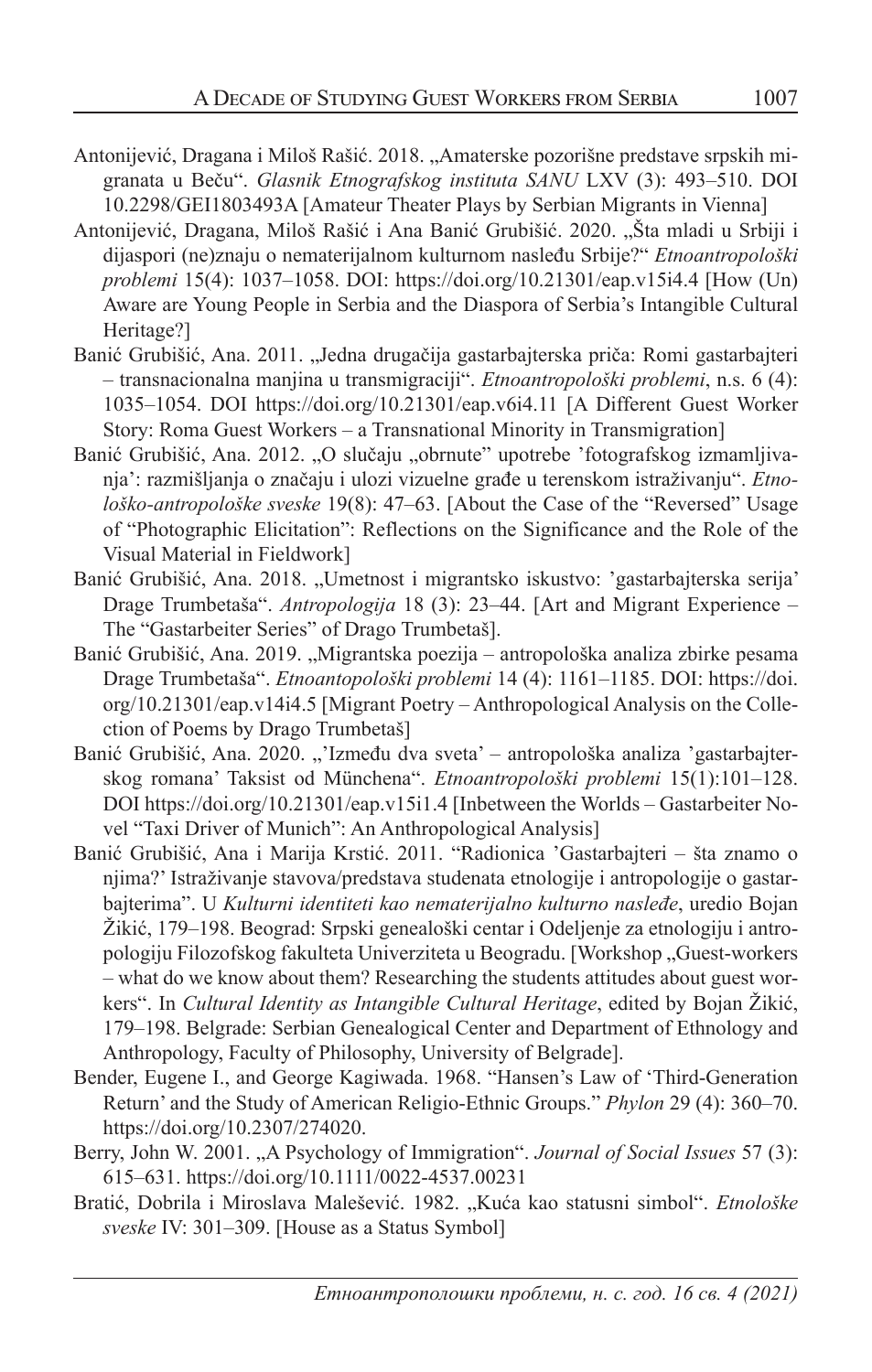- Brettell, Caroline. 2003. *Anthropology and Migration: Essays on Transnationalism, Ethnicity, and Identity*. Walnut Creek: Altamira Press
- Brettell, Caroline and James Hollifield. 2000. "Introduction". In *Migration Theory: Talking Across Disciplines*, edited by Caroline B. Brettell and James F. Hollifield, 1–26. New York-London: Routledge.
- Brujić, Marija. 2015. "Da li je "princeza gola"? Kulturne predstave iseljenika u Beču o evrointegracijama Srbije". *Antropologija* 15(3): 23-46. [Is the "Princess Naked"? Cultural Representations of Migrants in Vienna About European Integration of Serbia]
- Brujić, Marija. 2017. "Modernizacija u filmu 'Video Jela, Zelen bor' antropološka analiza". *Etnoantropološki problemi* 12(4): 1091–1118. DOI https://doi.org/10.21301/ eap.v12i4.5 [Modernization in the Film Dear Video – Anthropological Analysis]
- Brujić, Marija. 2018. *Kulturne predstave o Evropskoj uniji i evrointegracijama Srbije među pripadnicima srpske dijaspore u Gracu*. Beograd: Filozofski fakultet. [*Evropeisation of Serbia at the Beginning of the 21st century. Anthropological Analysis of Socio-Cultural Changes During Euro-Integrations*]
- Bolzman, Claudio, Rosita Fibbi and Marie Vial. 2006. "What To Do After Retirement? Elderly Migrants and the Question of Return". *Journal of Ethnic and Migration Studies* 32 (8): 1359–1375. https://doi.org/10.1080/13691830600928748
- Castles, Stephen. 1986. "The Guest-Worker in West Europe: An Obituary". *International Migration Review* 20 (4): 761–778. https://doi.org/10.1177/019791838602000402
- Castles, Stephen. 2006. "Guestworkers in Europe: A Resurrection?" International Mi*gration Review* 40 (4): 741–766. https://doi.org/10.1111/j.1747–7379.2006.00042.x
- Daniel, Ondřej. 2007. "Gastarbajteri: Rethinking Yugoslav Economic Migrations towards the European North-West through Transnationalism and Popular Culture". In *Imaging Frontiers, Contesting Identities*, edited by S. G. Ellis and L. Klusáková, 277–302. Pisa: Pisa University Press.
- Davidović, Milena. 1999. *Deca stranih radnika. Druga generacija jugoslovenskih ekonomskih emigranata u zemljama Zapadne Evrope*. Beograd: Institut društvenih nauka – Centar za sociološka istraživanja. *Children of Foreign Workers. The Second Generation of Yugoslav Economic Emigrants in the Countries of Western Europe*]
- Dobrivojević, Ivana. 2007. "U potrazi za blagostanjem. Odlazak jugoslovenskih državljana na rad u zemlje zapadne Evrope 1960–1977". *Istorija 20 veka* 2: 89–100. [In Quest for Welfare – The Labour Migration of Yugoslav Citizens in Western European Countries 1960–1977
- Dragišić, Petar. 2010. "Klubovi jugoslovenskih radnika u Zapadnoj Evropi 70-ih godina". *Tokovi istorije* 1: 128–138. [Yugoslav Migrant Workers' Clubs in Western Europe in the 1970s]
- Ganga, Deianira. 2006. "From Potential Returnees into Settlers: Nottinghams Older Italians". *Journal of Ethnic and Migration Studies* 32 (8): 1395–1413. https://doi. org/10.1080/13691830600928789
- Haider-Labudović, Ida. 2007. "Srpska dijaspora u Beču u drugoj polovini XX veka." Doktorska disertacija. Filozofski fakultet, Univerzitet u Beogradu. [Serbian Diaspora in Vienna in the Second Half of 20th Century]
- Hunter, Alistair. 2011. "Theory and Practice of Return Migration at Retirement: the Case of Migrant Worker Hostel Residents in France". *Population, Space and Place* 17 (2): 179–192. https://doi.org/10.1002/psp.610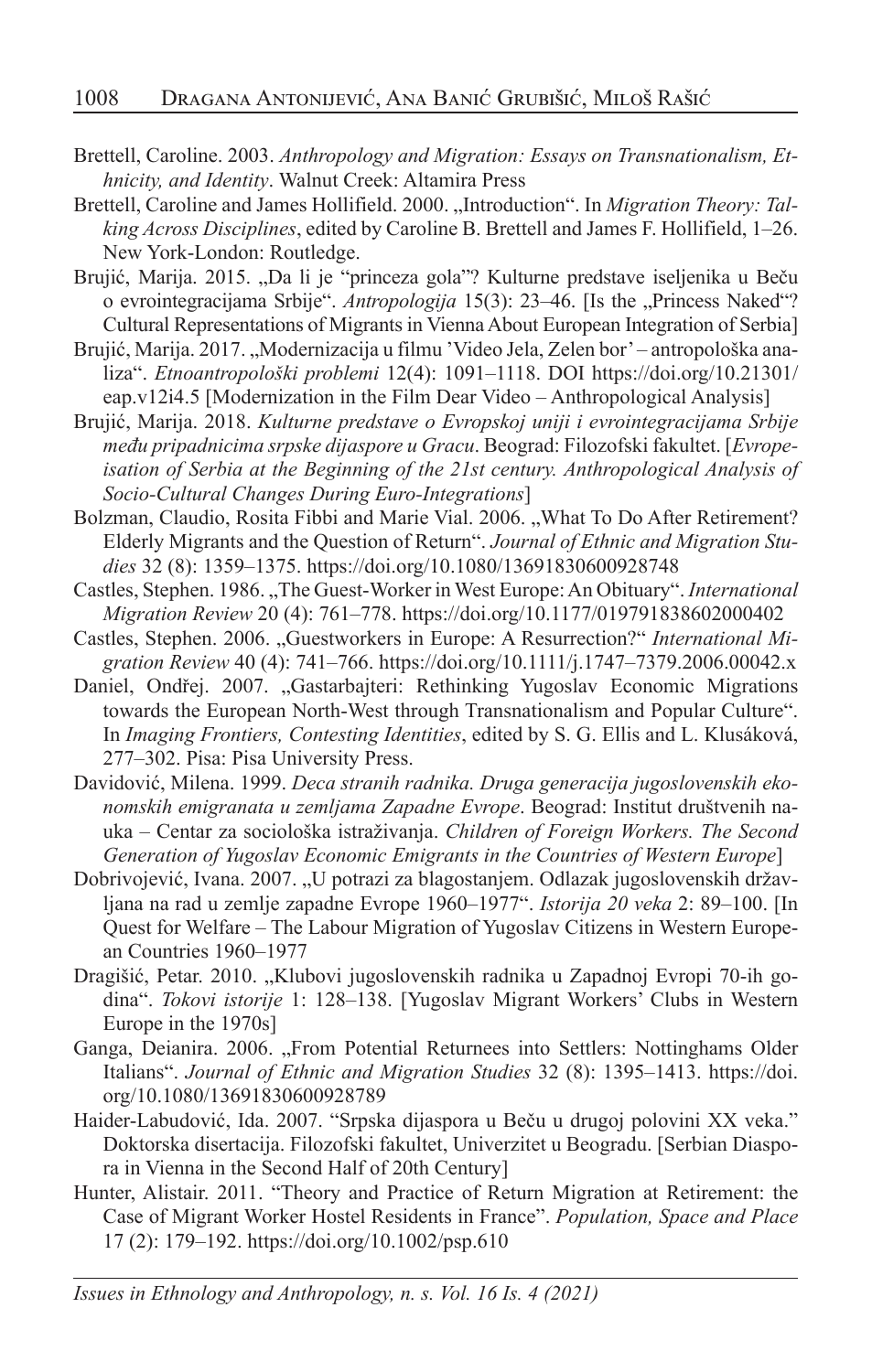*Integration Report*. 2011. Recommendations by the Expert Councle for Integration, 2011.

- Ivanović, Vladimir. 2012. *Geburtstag pišeš normalno. Jugoslovenski gastarbajteri u Austriji i SR Nemačkoj 1965–1973*. Beograd: Institut za savremenu istoriju. ["*Geburtstag you write normal": Yugoslav Guest Workers in FR Germany and Austria 1965–1973*]
- Jovanović, Lazar. 2017. "Konceptualizacija kulturnog identiteta pripadnika treće generacije srpskih radnih migranata u SR Nemačkoj". *Etnoantropološki problemi* 12 (1): 149–173. DOI https://doi.org/10.21301/eap.v12i1.7 [The Conceptualization of the Cultural Identity of Third Generation Serbian Work Migrants in FR Germany]
- King, Russell and Anastasia Christou. 2010. "Diaspora, Migration and Transnationalism: Insights from the Study of Second-Generation 'Returnees'". In D*iaspora and Transnationalism: Concepts, Theories and Methods*, edited by Rainer Bauböck and Thomas Faist, 167–183. Amsterdam: Amsterdam University Press.
- Kohlbacher, Josef, Ursula Reeger and Philipp Schnell. 2015. "Place Attachment and Social Ties – Migrants and Natives in Three Urban Settings in Vienna". *Population, Space and Place* 21 (5): 446–462. https://doi.org/10.1002/psp.1923
- Kovačević, Ivan i Marija Krstić. 2011. "Između istorije i savremenosti: antropološko proučavanje gastarbajtera u 21. veku". *Etnoantropološki problemi* 6 (4): 969–982. DOI https://doi.org/10.21301/eap.v6i4.8 [Between History and Modernity: The Anthropological Study of Migrant Workers in the 21st Century]
- Kovačević, Ivan i Dragana Antonijević. 2018. "Dva pripovedanja identiteta". Dopunjeno saopštenje sa naučnog skupa *O pričama i pričanju danas*, Zagreb, 14–16. decembar 2013. godine. Institut za etnologiju i folkloristiku, Knjiga apstrakata, ISBN 978–953–6020–77–5. *Etnoantropološki problemi* 13 (1): 41–63. DOI https://doi. org/10.21301/eap.v13i1.2 [Two Identity Narratives]
- Krstić, Marija. 2011. "Dijaspora i radnici na privremenom radu u inostranstvu: osnovni pojmovi". *Etnoantropološki problemi* 6 (2): 295–318. DOI https://doi.org/10.21301/ eap.v6i2.1 [The Diaspora and Temporary Migrant Workers: Basic Concepts]
- Krstić, Marija. 2013. "'I'm a poor lonesome cowboy and a long way from home...': srpski dokumentarni filmovi o gastarbajterima." *Etnoantropološki problemi* 8(2): 499–518. DOI https://doi.org/10.21301/eap.v8i2.8 ["I'm a poor lonesome cowboy and a long way from home...": Serbian Documentary Films about Guest Workers]
- Latcheva, Rossalina and Barbara Herzog-Punzenberger. 2011. "Integration Trajectories: A Mixed Method Approach". In *A Life-Course Perspective on Migration and Integration*, edited by Matthias Wingens, Michael Windzio, Helga de Valk, Can Aybek, 121–143. London, New York: Springer.
- Marković, Predrag. 2009. "Izgubljeni u transmigraciji? Srpski gastarbajteri između svetova". *Hereticus – Časopis za preispitivanje prošlosti* 7 (4): 7–24. [Lost in Transmigration? Serbian Gastarbeiters Between the Worlds]
- Medica, Karmen. 2010. "Sodobni integracijski procesi in kontroverznosti krožnih migracij". In *Migranti v Sloveniji – med integracijo in alijenacijo*, edited by Karmen Medica, Goran Lukić and Milan Bufon, 37–56. Koper: Univerzitetna založba Annales.
- Milosavljević, Ljubica i Dragana Antonijević. 2015. "Starački domovi kao perspektiva i realnost starih gastarbajtera". *Etnoantropološki problemi* 10 (2): 333–355. DOI https://doi.org/10.21301/eap.v10i2.3 [Nursing Homes as the Perspective and Reality of Guest Workers in Old Age]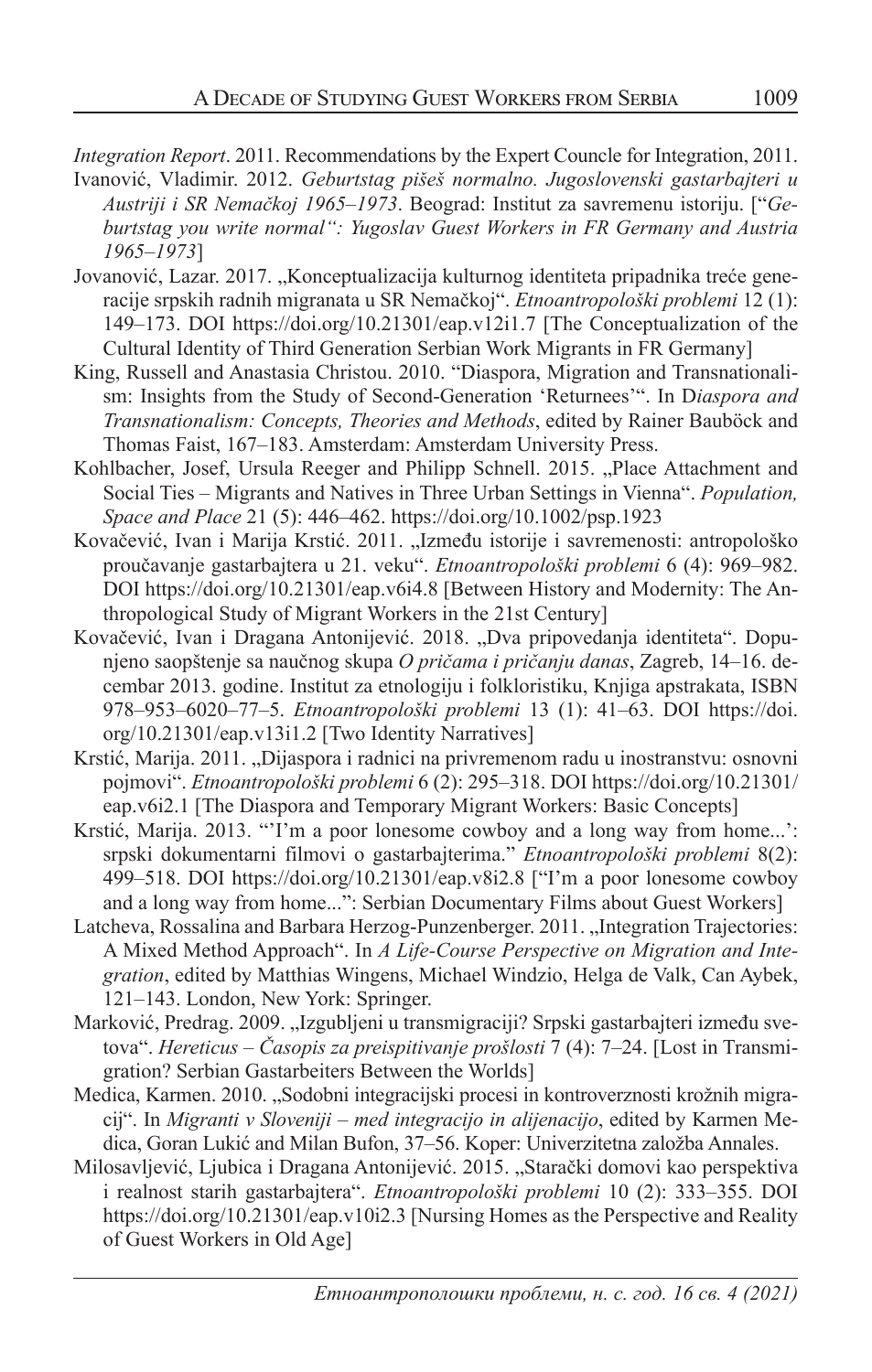- Naderifar, Mahin, Hamideh Goli, and Fereshteh Ghaljaie. 2017. "Snowball Sampling: A Purposeful Method of Sampling in Qualitative Research". *Strides in Development of Medical Education*, September; 14(3):e67670. doi: 10.5812/sdme.67670.
- Narayan, Kirin. 1999. "Ethnography and Fiction: Where Is the Border?" *Anthropology and Humanism* 24 (2): 134–147. https://doi.org/10.1525/ahu.1999.24.2.134
- Nishida, Hiroko. 1999. "A Cognitive Approach to Intercultural Communication Based on Schema Theory". *International Journal of Intercultural Relations* 23 (5): 753–777. https://doi.org/10.1016/S0147-1767(99)00019-X
- Pajić, Ivana. 2014. "Identitet prostor granica: identitet migranta". *Filolog* 9: 299– 312. [Identity – Space – Border: Migrant Identity]
- Popović, Nenad. 2008. *Svijet u sjeni*. Zagreb: Pelago.
- Rašić, Miloš. 2016. "'Praznovanje sopstva': Evropska smotra srpskog folklora kao mesto konstrukcije i komoditizacije identiteta". *Etnoantropološki problemi* 11(4): 1005–1026. DOI https://doi.org/10.21301/eap.v11i4.3 ["Celebrating oneself": The European Review of Serbian Folk Dancing as a Place of Construction and Commoditization of Identity]
- Rašić, Miloš. 2017. "Jugoslovenski/srpski klubovi u Beču u istorijskom kontekstu". *Glasnik Etnografskog instituta SANU* 65(3): 687–703. DOI: https://doi.org/10.2298/ GEI1703687R [Yugoslav/Serbian Clubs in Vienna in the Historical Context]
- Rašić, Miloš. 2020. "Konstrukcija i prezentacija identiteta u srpskim klubovima u Beču." Doktorska disertacija. Filozofski fakultet – Univerzitet u Beogradu. [Construction and Presentation of Identity in Serbian Clubs in Vienna]
- Rašić, Miloš. 2021a. "Koreografisanje tradicionalnih plesova u sistemu komoditizujućih praksi: primer srpskih klubova u Beču." *Narodna umjetnost* 58 (2): 221-239. DOI: 10.15176/vol58no212 [Choreography of Traditional Dances in the System of Commoditizing Practices: The Example of Serbian Clubs in Vienna]
- Rašić, Miloš. 2021b. "Antropološka analiza performansa jugoslovenskih klubova u Beču". *Zbornik Matice srpske za scenske umetnosti* 64. In press. [Anthropological Analysis of the Performance of Yugoslav Clubs in Vienna]
- Rašić, Miloš. 2021c. "Yugoslav Clubs in Vienna as Places of Self-Identification: An Analysis of the influence of Yugoslavia and its Disintegration on Club Policies". In *The Spirit and the Shadows of Yugoslavia: Reflections and Processes 30 Years after the Dissolution of SFRY*, Konferencija održana 25. juna 2021. Skoplje: Center for Advanced Researches and Academic Network for Cooperation in Southeast Europe.
- Schierup, Carl Ulrik. 1973. Houses, tractors, golden ducats-Prestige games and migra*tion. A study of migrants to Denmark from Yugoslav village. Filed report*. Institut for etnografii og socialantropologi, Aarhus Universitet.
- Stefanović Banović, Milesa i Branislav Pantović, 2014. "Domovinski klubovi i udruženja naših iseljenika u Argentini". *Glasnik Etnografskog muzeja* 78: 107–120. [Homeland Clubs and Associations of "Our" Expatriates in the Argentine Republic]
- Taherdoost, Hamed. 2016. "Sampling Methods in Research Methodology; How to Choose a Sampling Technique for Research". *International Journal of Academic Research in Management* (IJARM) 5 (2): 18–27. DOI: 10.2139/ssrn.3205035
- Teraoka, Arlene Akiko. 1987. "Gastarbeiterliteratur: The Other Speaks Back". *Cultural Critique* 7, *The Nature and Context of Minority Discourse* II: 77–101.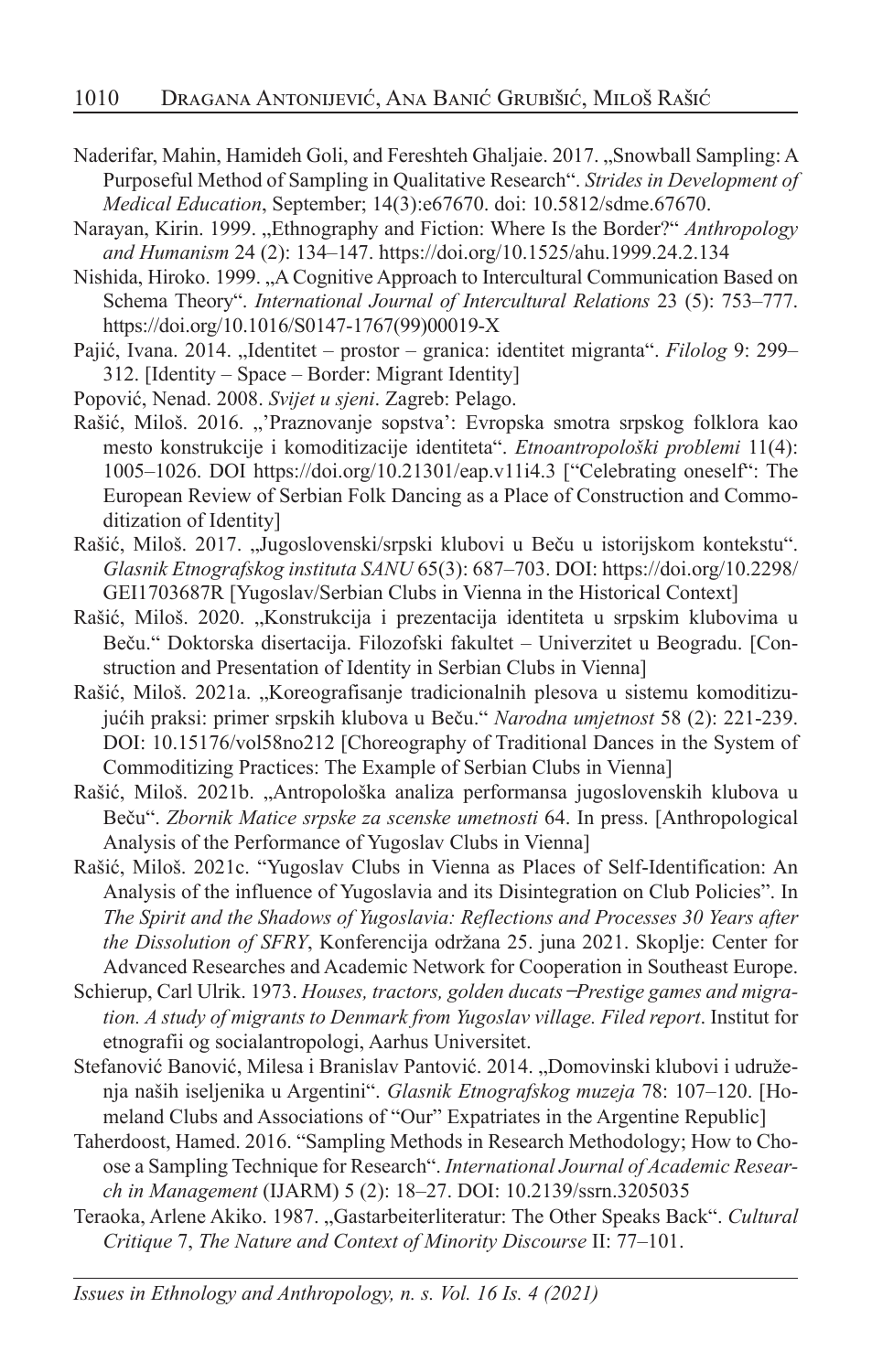- Uterreiner Anne and Agnieszka Weinar. 2017. "Introduction: Integration as a Three-Way Process". In *Migrant Integration Between Homelan and Host Society* – Volume 1, edited by Agnueszka Weinar, Anne Unterreiner and Philippe Fargues, 1–21. Switzerland: Springer International Publishing.
- Vuletić, Julijana. 2016. "Leksičke transferencije u govoru Srba u Nemačkoj: na primeru srpske zajednice u Ingolštatu, Bavarska". *Etnoantropološki problemi* 11 (2): 601– 626. DOI https://doi.org/10.21301/eap.v11i2.14 [Lexical transference in the speech of Serbs in Germany: The example of the Serbian community in Ingolstadt, Bavaria]
- Warnes, Anthony M. and Allan Williams. 2006. "Older Migrants in Europe: A New Focus for Migration Studies". *Journal of Ethnic and Migration Studies* 32 (8): 1257– 1281. https://doi.org/10.1080/13691830600927617
- Wets, Johan. 2006. "The Turkish Community in Austria and Belgium: The Challenge of Imigration". *Turkish Studies* 7 (1): 85–100. https://doi.org/10.1080/14683840500520600

Antonijević Dragana Odeljenje za etnologiju i antropologiju, Filozofski fakultet, Univerzitet u Beogradu

Ana Banić Grubišić Institut za etnologiju i antropologiju, Filozofski fakultet, Univerzitet u Beogradu

> Miloš Rašić Etnografski institut SANU, Beograd

#### *Decenija proučavanja gastarbajtera kroz projekte Etnološko-antropološkog društva Srbije*

Ovaj pregledni rad nudi presek desetogodišnjih antropoloških istraživanja kulturnog identiteta gastarbajtera i njihovih potomaka kroz projekte koji su realizovali saradnici Odeljenja za etnologiju i antropologiju Filozofskog fakulteta Univerziteta u Beogradu i Etnografskog instituta SANU. Projekte su podržali Etnološko-antropološko društvo Srbije i Filozofski fakultet u Beogradu. Fenomen "radnika na privremenom radu u inostranstvu", odnosno tzv. gastarbajtera, koji datira od početka 60ih godina 20. veka i nastavio se u narednim decenijama, dugo je ostao po strani interesovanja srpske antropološke i etnološke nauke. To je i bio razlog zbog čega smo 2010. godine započeli antropološko istraživanje kulturnog identiteta gastarbajtera, uočivši "prazan prostor" u naučnom bavljenju ovim fenomenom. Namera je bila da se u obzir uzmu različiti faktori konstrukcije identiteta gastarbajtera i iz različitih uglova sagledaju procesi, diskursi i predstave vezane za ovu socio-kulturnu grupu. Vremenom, kako smo dublje zalazili u problem radnih migranata i migracija uopšte, naša interesovanja, a samim tim i istraživanja, proširila su se i na druge teme osim kulturnog identiteta. U tom